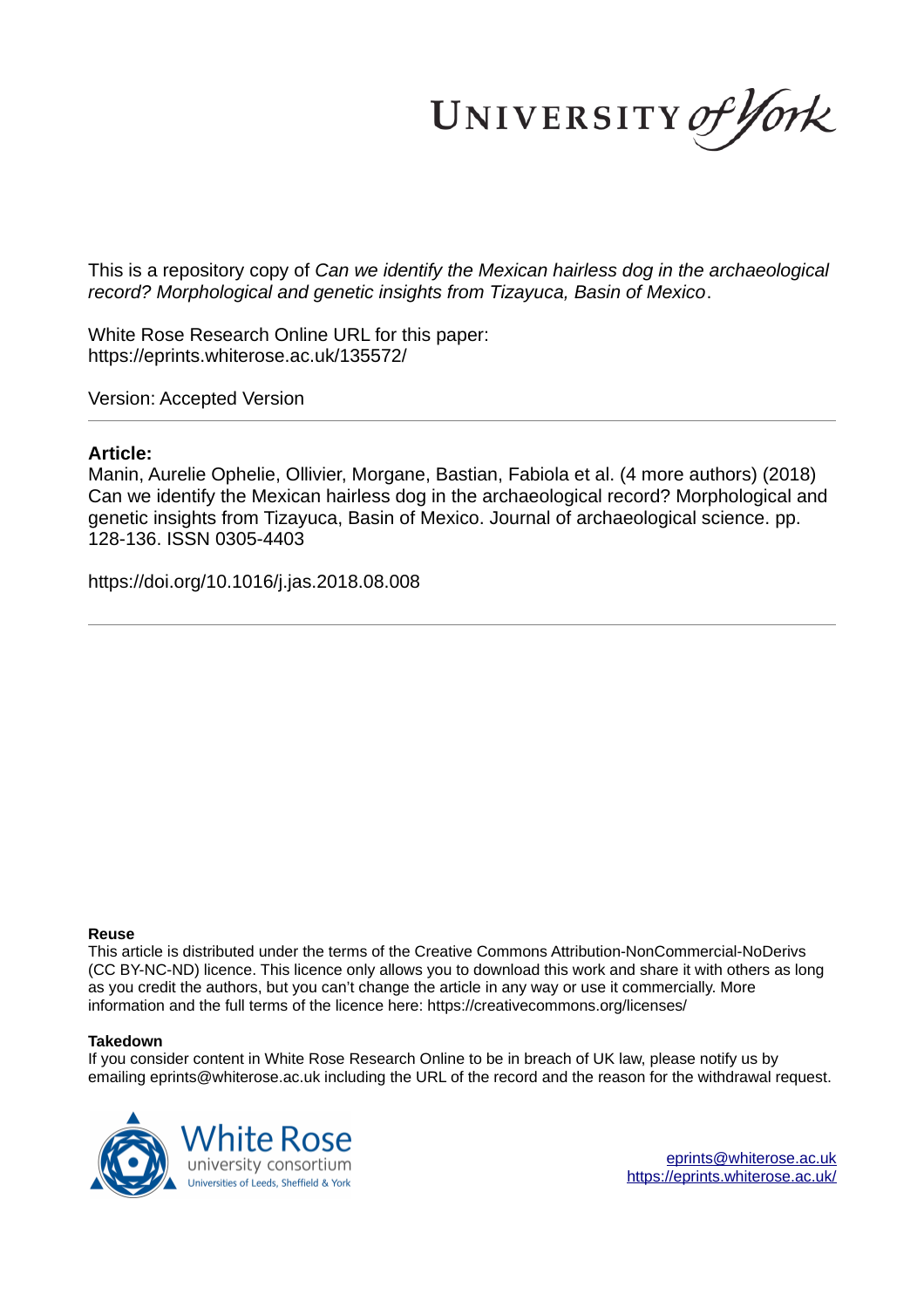# 1 **Can we identify the Mexican hairless dog in the archaeological record?**  2 **Morphological and genetic insights from Tizayuca, Basin of Mexico**

3

| 4              | Aurélie Manin <sup>a,b*</sup> , Morgane Ollivier <sup>c,1</sup> , Fabiola Bastian <sup>c,2</sup> , Antoine Zazzo <sup>b</sup> , Olivier    |
|----------------|--------------------------------------------------------------------------------------------------------------------------------------------|
| 5              | Tombret <sup>b</sup> , Juan Carlos Equihua Manrique <sup>d</sup> , Christine Lefèvre <sup>b</sup>                                          |
| 6              |                                                                                                                                            |
| 7              | Affiliation:                                                                                                                               |
| 8              | a: BioArCh, Department of Archaeology, University of York. Environment building,                                                           |
| 9              | Wentworth way, YO10 5DD York, United Kingdom                                                                                               |
| 10             | b: Archéozoologie, archéobotanique: Sociétés, pratiques et environnements (UMR 7209),                                                      |
| 11             | Sorbonne Universités, Muséum national d'histoire naturelle, CNRS, CP55, 55 rue Buffon,                                                     |
| 12             | 75005 Paris, France                                                                                                                        |
| 13             | c: CNRS/ENS de Lyon, French National Platform of Paleogenetics, PALGENE, Ecole                                                             |
| 14             | Normale Supérieure de Lyon, 46 allée d'Italie, 69364 Lyon Cedex 07, France                                                                 |
| 15             | d: Centro INAH Hidalgo, Calle Casasola S/N, Centro, 42090 Pachuca, Hidalgo, Mexico                                                         |
| 16             |                                                                                                                                            |
| 17<br>18<br>19 | 1: Present address: UMR CNRS 6553 Ecobio, Université de Rennes 1, Campus de Beaulieu,<br>35 042 Rennes Cedex, France                       |
| 20<br>21<br>22 | 2: Present address: Université Claude Bernard Lyon 1, Bât. Gregor Mendel, 43, Bd du 11<br>novembre 1918, 69622 Villeurbanne Cedex, France. |
| 23             | * corresponding author: Environment Building, Wentworth Way. YO5 10DD York,                                                                |
| 24             | United Kingdom. aurelie.manin@york.ac.uk                                                                                                   |
| 25             |                                                                                                                                            |
| 26             |                                                                                                                                            |
| 27             | Declaration of interest: The authors declare no conflicts of interests.                                                                    |

28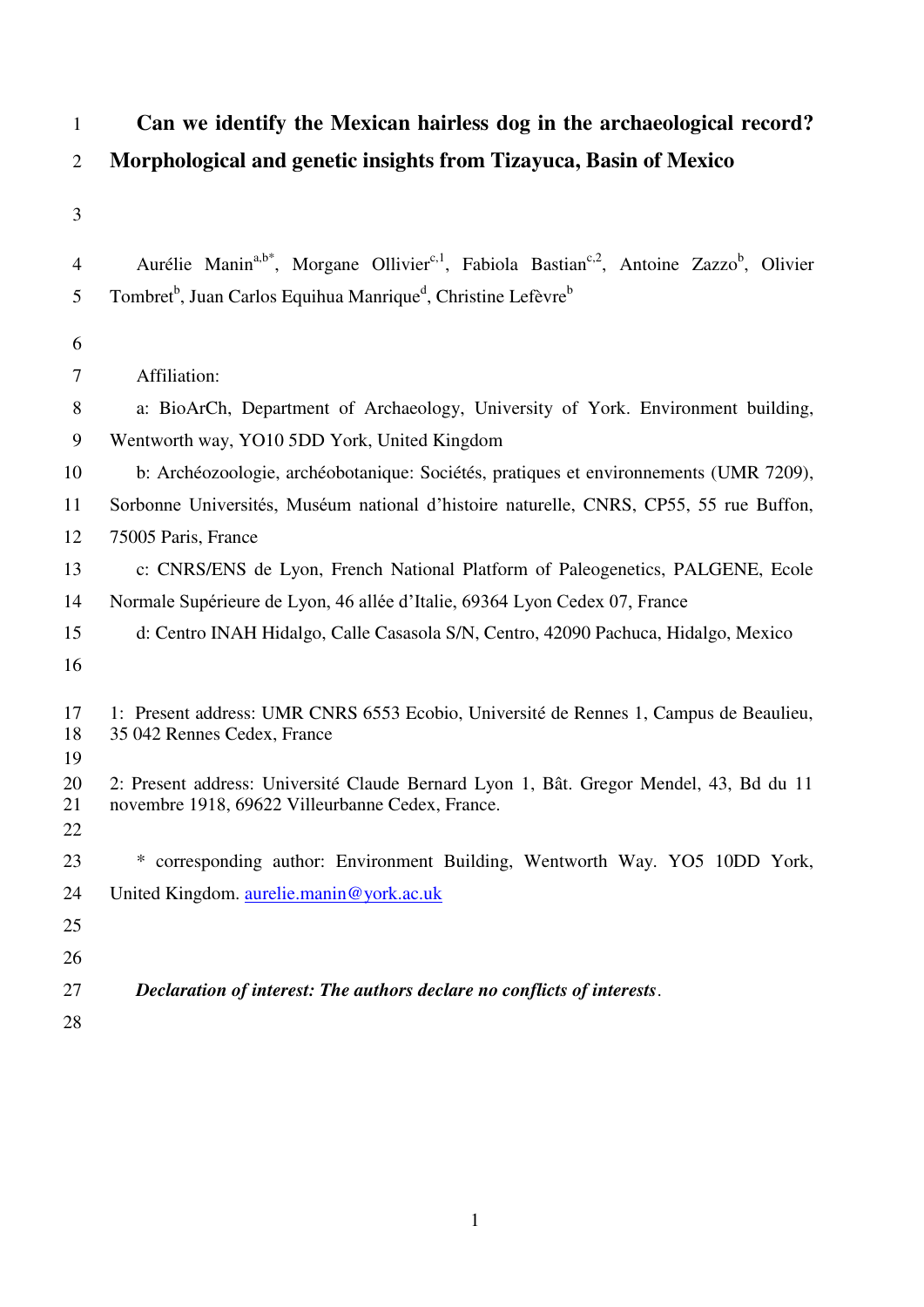29 **Abstract**: The Mexican Hairless dog, or Xoloitzcuintle, is a breed characterised by a 30 sparse hair coat and a severe oligodontia. This phenotype is a consequence of Canine 31 Ectodermal Dysplasia (CED) caused by a mutation on the *FoxI3* autosomal gene. First 32 accounts of hairless dogs in Mexico are dated to the  $16<sup>th</sup>$  century CE, according to the 33 historical record, but pre-Hispanic dog skeletons presenting missing and abnormally shaped 34 teeth have been interpreted as earlier evidence of hairless dogs. However, several questions 35 remain unanswered regarding the timing of apparition of this phenotype and its relationship 36 with modern hairless breeds. In this paper, we review the morphological characteristics of 37 potential hairless dogs and we apply ancient mitochondrial DNA analyses along with 38 radiocarbon dating to eight archaeological dog mandibles from Tizayuca, Basin of Mexico, 39 presenting anomalies that could be attributed to a CED. The archaeological dogs were dated 40 between 1620 and 370 years BP. Among these eight individuals, we identify four different 41 mitochondrial haplotypes including two novel haplotypes. The dogs from the Basin of Mexico 42 display a very high genetic diversity and continuity from the Classic to the Postclassic. 43 However, our attempt at amplifying the *FoxI3* mutation was unsuccessful. Finally, we show 44 that some haplotypes are present in both archaeological dogs and modern hairless breeds, 45 perhaps reflecting their maternal ancestry.

46

# 47 **Keywords**: Mesoamerica; Xoloitzcuintle; Zooarchaeology; Domestication; Ancient DNA; 48 Canine Ectodermal Dysplasia; Radiocarbon Dating;

49

#### 50 **Highlights**

- 51 We studied the mitochondrial DNA from eight ancient Mexican dogs
- 52 The dogs show dental anomalies usually associated with Canine Ectodermal Dysplasia
- 53 Some haplotypes are present in both archaeological dogs and modern hairless breeds
- 54 Mexican dogs display a high genetic diversity and continuity for ca. 1000 years
- 56

55

- 
- 57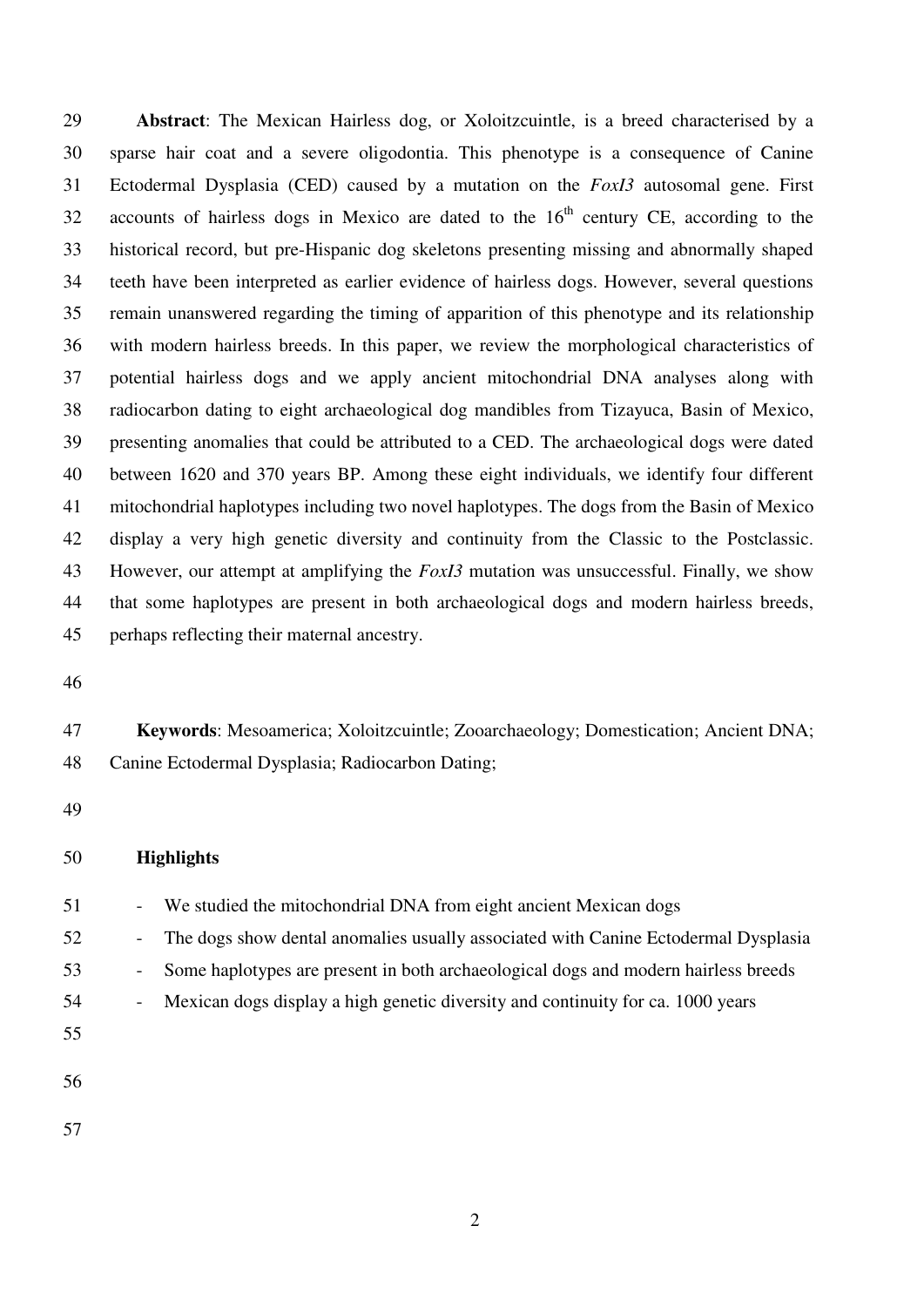#### 58 **1. Introduction**

59 While dog (*Canis familiaris*) domestication would have started during the Palaeolithic, 60 breed formation is a recent phenomenon that occurred mostly during the last 200 years (e.g. 61 Larson et al., 2012; Lindblad-Toh et al., 2005; Parker et al., 2017a; Vilà et al., 1997). Some 62 morphotypes were then genetically isolated by reproductive rules to enable the formalisation 63 of breed standards and many breeds that were thought to be of ancient origin (also called 64 primitive breeds) appear to be recent creations (Parker et al., 2004). In Latin America, the 65 Mexican Hairless Dog (also named Xoloitzcuintle) and the Peruvian Hairless Dog are 66 recognised by the World Canine Organisation (FCI) as "Primitive breeds" ([http://www.fci.be,](http://www.fci.be/) 67 Group 5 Section 6) although many questions remain unanswered regarding their antiquity 68 (Parker et al., 2017a; van Asch et al., 2013).

69 American dog populations have been created by two major migration events. The first one 70 occurred about 10,000 years ago when domesticated dogs were first introduced to the 71 continent following human migrations (Leonard et al., 2002; Ní Leathlobhair et al., 2018; 72 Witt et al., 2015). Then, about 500 years ago, European exploration and colonisation of 73 America lead to the introduction of numerous dogs from Western Europe and the progressive 74 vanishing of indigenous maternal lineages (Castroviejo-Fisher et al., 2011). However, some of 75 them may have survived among the modern breeds of American origin (van Asch et al., 76 2013). Yet, these assertions are mostly based on modern genetic data with limited 77 contribution of archaeological evidence.

78 The Xoloitzcuintle is one of the Native American breeds with a long-running history. Its 79 first naturalistic description arises from the  $16<sup>th</sup>$  century (Dibble and Anderson, 1975: 16; 80 Hernández, 1959). At the beginning of the  $20<sup>th</sup>$  century, hairless dogs are still present in 81 Mexico, although they are uncommon ("The hairless dog," 1917). The first standard of the 82 breed is established in 1956 from those residual populations (Blanco et al., 2008) and the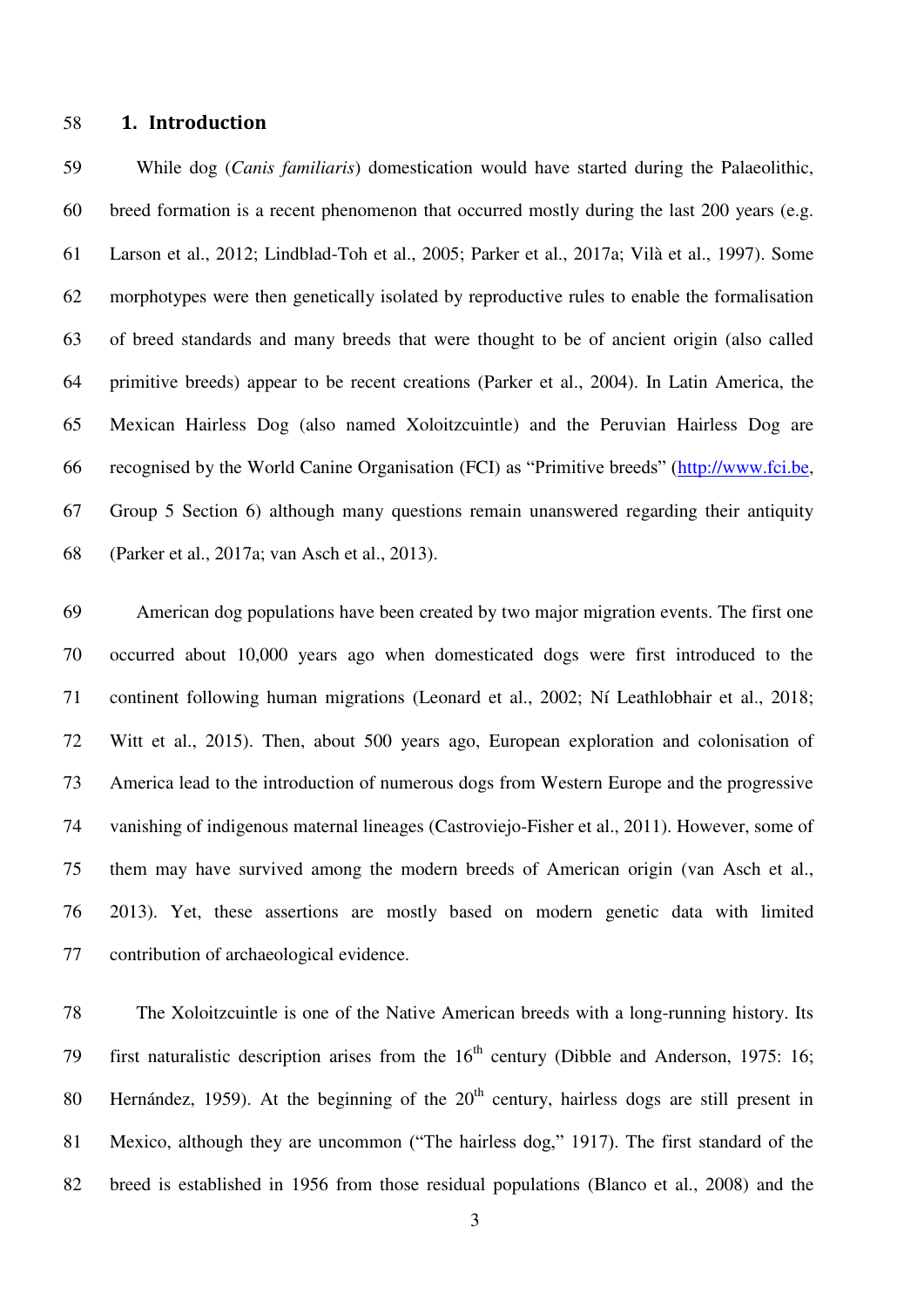83 Xoloitzcuintle is definitively recognised by the FCI in  $1961<sup>1</sup>$ . The breed presents sparse or 84 absent hair coat along with a severe oligodontia and abnormally shaped teeth, both 85 consequences of Canine Ectodermal Dysplasia (CED) of autosomal dominant monogenic 86 inheritance caused by a mutation of the *FoxI3* gene (Drögemüller et al., 2008; Kupczik et al., 87 2017; Robinson, 1985). Whereas the dental anomalies were not mentioned by the  $16<sup>th</sup>$  century 88 naturalists, Darwin (2008, p. 58) notices, by the first half of the  $19<sup>th</sup>$  century, the correlation 89 between the absence of hair and absence of teeth.

90 Because skin and fur are usually not preserved, archaeologists have used oligodontia and 91 abnormally shaped teeth as an evidence for the presence of hairless dogs in pre-Hispanic sites, 92 along with iconographic depictions of wrinkled and naked dogs (Valadez Azúa et al., 2009; 93 Vásquez Sánchez et al., 2016, 2009). Dogs with missing premolars and teeth of simplified 94 form were identified as hairless dogs and a direct lineage between these and modern hairless 95 breeds has been claimed (Blanco et al., 2008; Valadez Azúa et al., 2013; Vásquez Sánchez et 96 al., 2016) (SI text 1). It is assumed that this morphotype appeared in Western Mexico at the 97 beginning of our era, the first ceramic representations of hairless dogs being found in the 98 region of Colima during the Preclassic (ca. 1500 BCE – 200 CE); from the  $6<sup>th</sup>$  century CE, 99 they would have spread across Mesoamerica until reaching the Andean region during the  $14<sup>th</sup>$ 100 century CE (Carot and Hers, 2016; Valadez Azúa et al., 2010, 2009; Vásquez Sánchez et al., 101 2016) (Figure 1).

<sup>&</sup>lt;sup>1</sup> [http://www.fci.be/en/nomenclature/XOLOITZCUINTLE-234.html,](http://www.fci.be/en/nomenclature/XOLOITZCUINTLE-234.html) consulted on the 21/01/2018.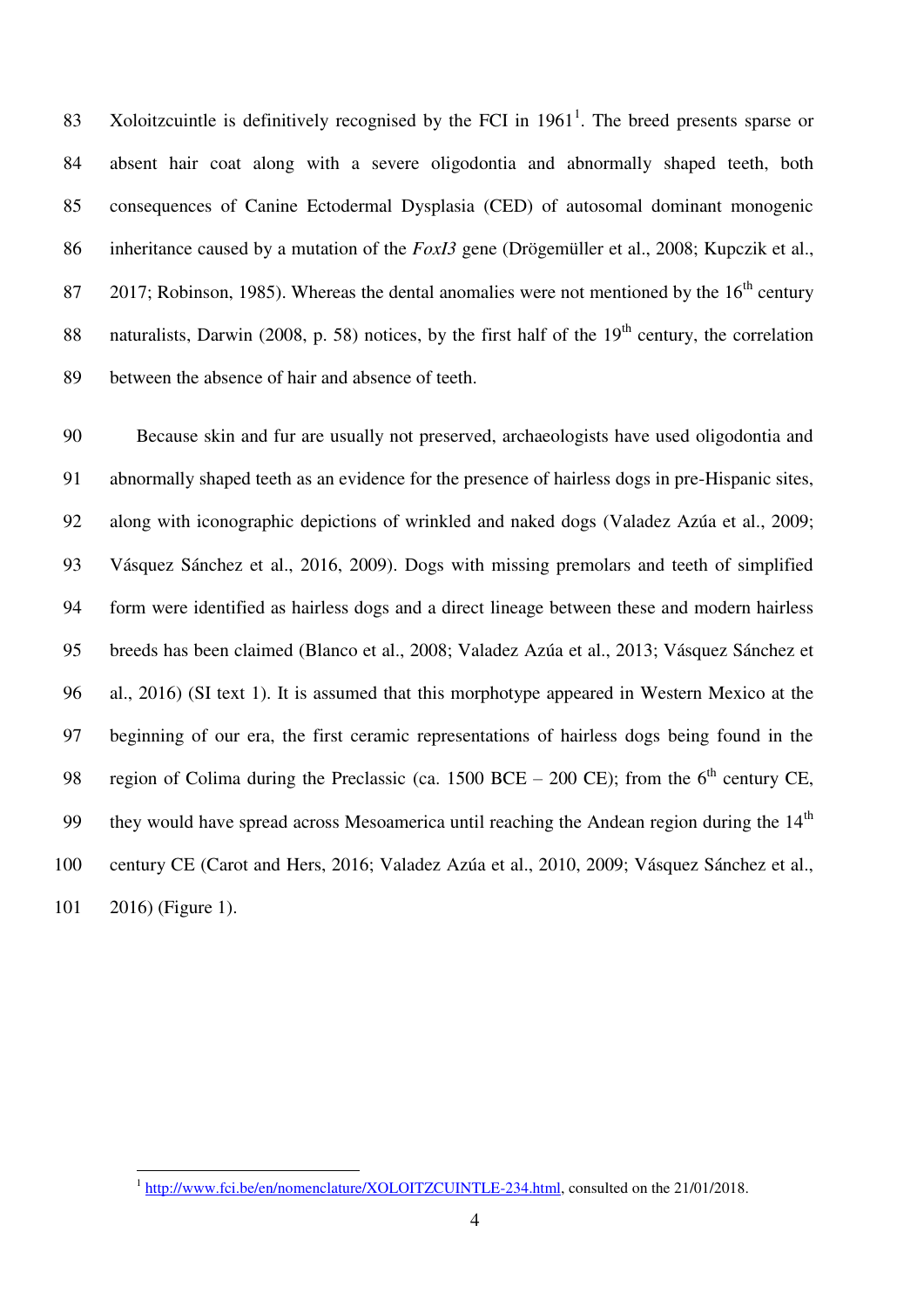

Figure 1 - Top: location of Tizayuca (red star) and other Mesoamerican sites that have yielded remains of dogs identified as hairless (red dots) and aDNA references (white dots). Bottom: chronology of the Basin of Mexico and distribution of the archaeological remains described as hairless dogs in Mesoamerica with the minimum number of individuals (MNI), according to Collins (2002) and Valadez et al. (2009).

113

114 However, no genetic study confirms the relationship between this archaeological 115 morphotype and modern hairless breeds. Indeed, aDNA analyses of archaeological dogs are 116 scarce in Latin America, with only 17 individuals published so far including one possible 117 hairless dog from Tula, Hidalgo (Leonard et al., 2002; Ní Leathlobhair et al., 2018; Valadez et 118 al., 2003) and past genetic diversity remains mainly unknown. Moreover, missing teeth have 119 been observed in several modern dog breeds as well as in wild carnivores (Buchalczyk et al., 120 1981; Knyazev et al., 2003; Losey et al., 2014; Miles and Grigson, 1990; Szuma, 1999; Vilà 121 et al., 1993), although there is no quantitative estimation of their proportion in the canine 122 population (see SI text 1 for a discussion). Indeed, both a low selective pressure on the 123 number of premolars and a high potential for evolutionary plasticity to diet change on the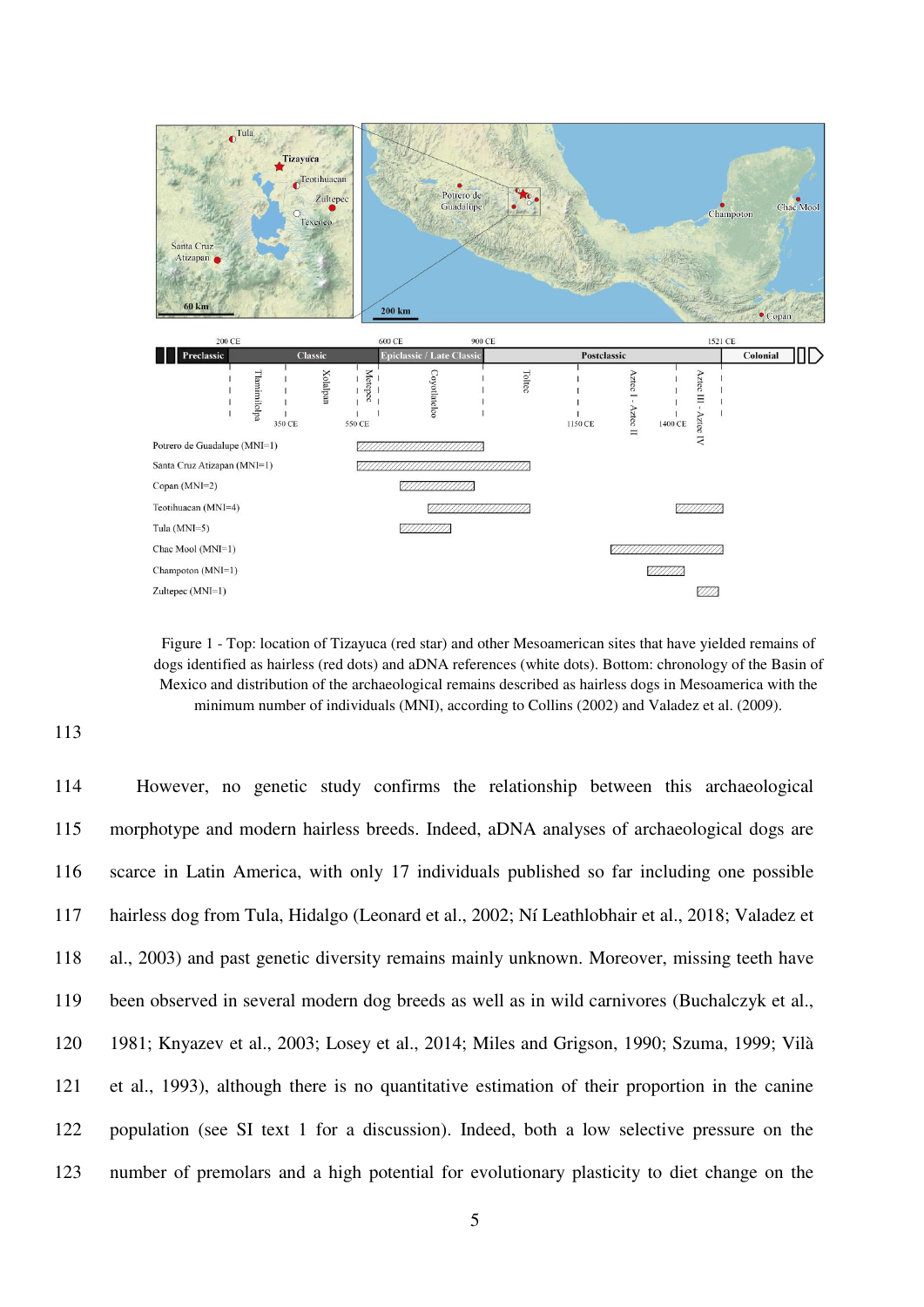124 molars could contribute to this variability (Asahara, 2013; Vilà et al., 1993). Therefore, the 125 identification of hairless dogs through their phenotype needs to be clarified and further 126 genetic analyses are essential to support affinity between modern hairless breeds and ancient 127 dogs. Finally, accurate dating of each sample is crucial to ascertain their origin and 128 chronological distribution.

129 Here we apply genetic analyses along with direct radiocarbon dating to eight 130 archaeological dogs from Central Mexico, which show dental anomalies that are similar with 131 modern hairless dogs (referred to here as a "hairless-like" phenotype). Our aims were to 132 clarify the origin of this phenotype and to document the past genetic diversity of dogs from 133 Central Mexico, testing for their relationship with modern breeds, in particular ones of 134 American origin.

#### 135 **2. Material and methods**

#### 136 *2.1. The archaeological site of Tizayuca*

137 All the archaeological elements analysed in this study come from three settlements of the 138 *municipio* of Tizayuca, Mexico, excavated between 2006 and 2010 (Equihua Manrique et al., 139 2008). Architectural, lithic and ceramic elements from Tlamimilolpa, Xolalpan (both 140 associated to the Teotihuacan cultural complex), Toltec and Aztec phases as well as some 141 Colonial remains attest to the persistent occupation of the area from the  $3<sup>rd</sup>$  to the 16<sup>th</sup> century 142 CE (Figure 1). Located in the vicinity of the powerful settlements of Teotihuacan, Tula and 143 Mexico-Tenochtitlan, the area of Tizayuca would have been under their direct influence. 144 However, the stratigraphy is highly disturbed and prevented a clear chronological attribution 145 of the ecofacts (Equihua Manrique et al., 2008).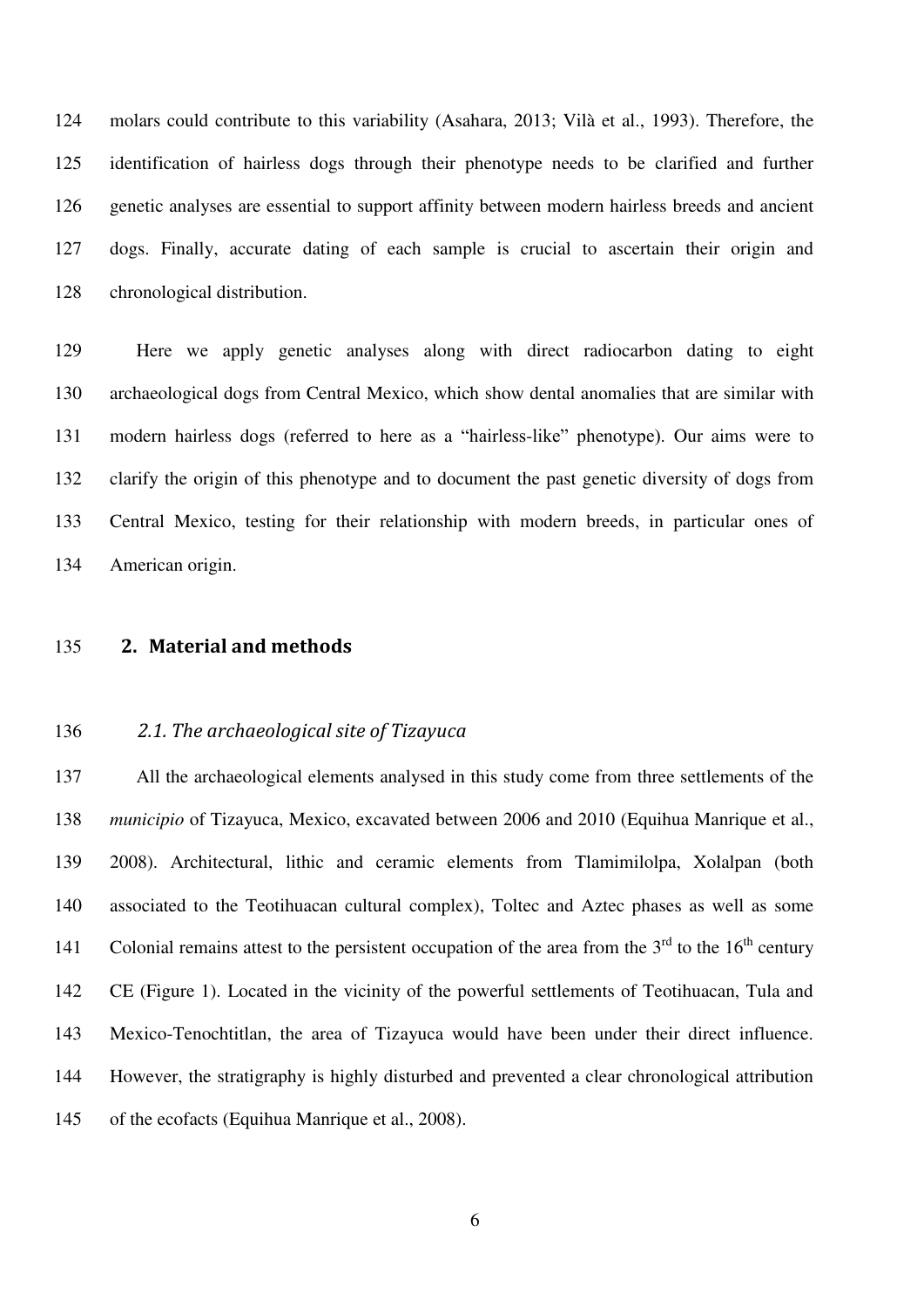146 The archaeological area of Tizayuca yielded a total of 3,327 vertebrate remains, from 147 which more than 25% have been attributed to *Canis* sp. (number of identified specimens, 148 NISP = 877). Osteological identification between dog, Mexican wolf (*Canis lupus baileyi*) 149 and coyote (*Canis latrans*) was based on morphological and morphometrical criteria (Blanco 150 Padilla et al., 2009; Lawrence and Bossert, 1967). Measurements were taken following von 151 den Driesch (1976) and ruled out the presence of wild canids in several cases (SI Text 1). We 152 identified at least six juveniles (neonatal to 6 months; Hilson, 2005) and 36 adults (> 7 153 months; Hilson, 2005), exceeding the presence of any other animal. Canids are followed by 154 leporids (*Sylvilagus* spp., *Lepus* spp., NISP = 271), turkey (*Meleagris gallopavo*, NISP = 144) 155 and large artiodactyls (*Odocoileus virginianus*, *O.hemionus*, cf. *Ovis canadensis*, NISP = 130) 156 (Manin and Lefèvre, 2015). Four dogs (three adults and a juvenile) have been deliberately 157 buried, either as connected or rearranged skeletons, and we also recovered a canine ornament 158 and a tool made from a canid bone. Moreover, burning and butchering marks suggest the 159 consumption of dog meat. These different elements show the importance of dogs to the 160 inhabitants of Tizayuca in both ritual and economic spheres, as was the case in many 161 American cultures (Schwartz, 1997).

#### 162 *2.2. Canid sampling*

163 Among the 36 unpaired canid adult mandibles, several dental anomalies were observed in 164 the premolar row (NISP = 11). The absence of the first premolar (NISP = 3) has been 165 described in many American dog specimens – archaeological and contemporaneous – and is 166 not specifically related to hairless dogs (Allen, 1920: 439; Miles and Grigson, 1990). 167 However, other anomalies have been regularly described as characteristics of hairless dogs 168 (Grouard et al., 2013; Urbano Torrico, 2008; Valadez Azúa, 1995), in particular missing  $2^{nd}$  to 169 4<sup>th</sup> premolar and abnormal shape (see criteria in SI Text 1). The eight dog mandibles carrying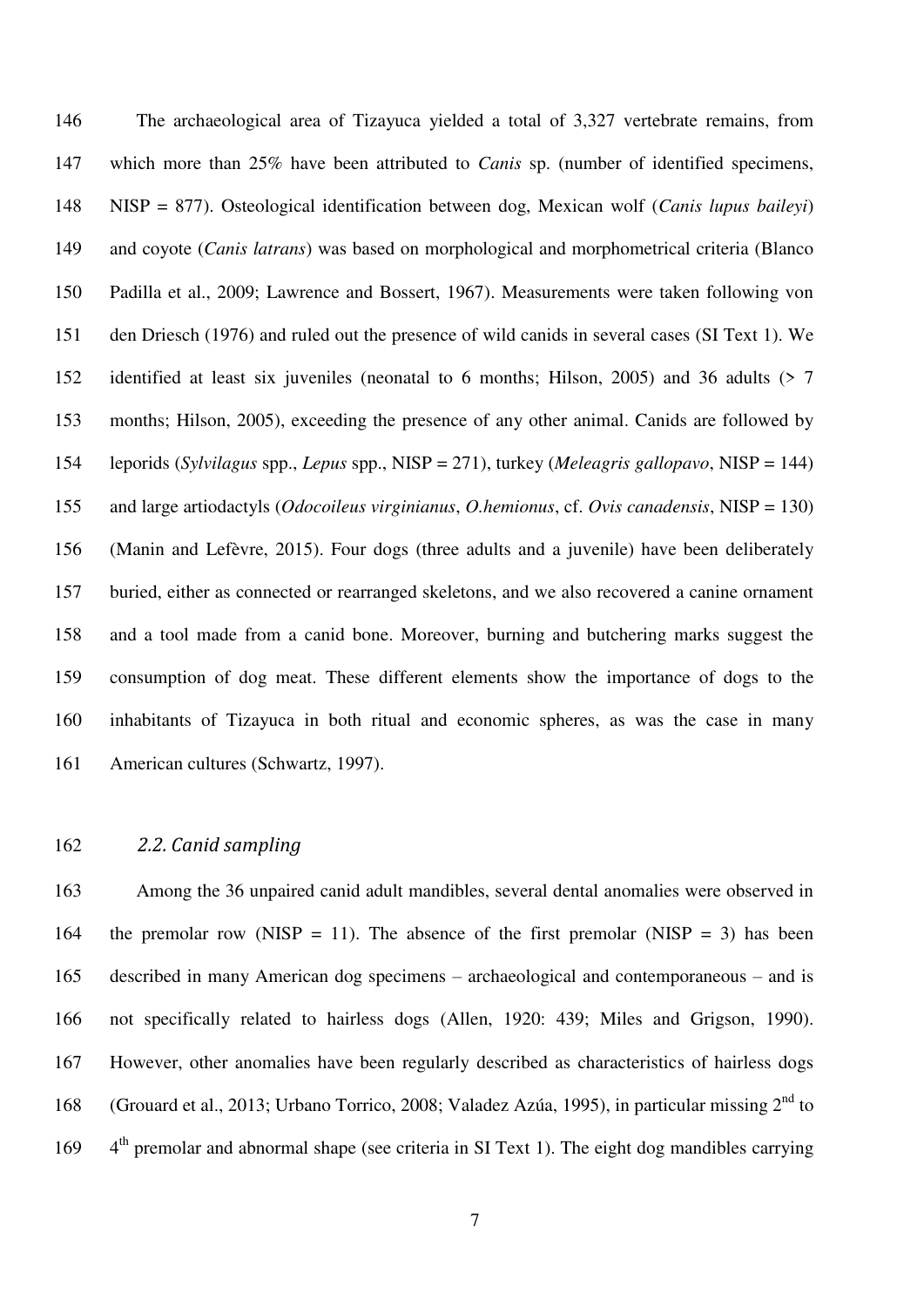177 these anomalies (representing 22% of the dog population in Tizayuca) were selected for 178 further investigation (Table 1; Figure 2). In order to perform radiometric and molecular 179 analyses, sections of about 1 cm x 3 cm were opened in the body of each mandible with an 180 electric saw to take samples for aDNA  $(0.8 - 2.34 \text{ g})$  and collagen extraction  $(0.6 - 2.13 \text{ g})$ . 181 To avoid contaminations, the saw and the working space were bleached between each 182 sampling and a new blade has been used.



Figure 2 – Illustration of the eight archaeological individuals analysed in this study, including computed tomography (Az-749) and X-ray (Az-1791) images.

183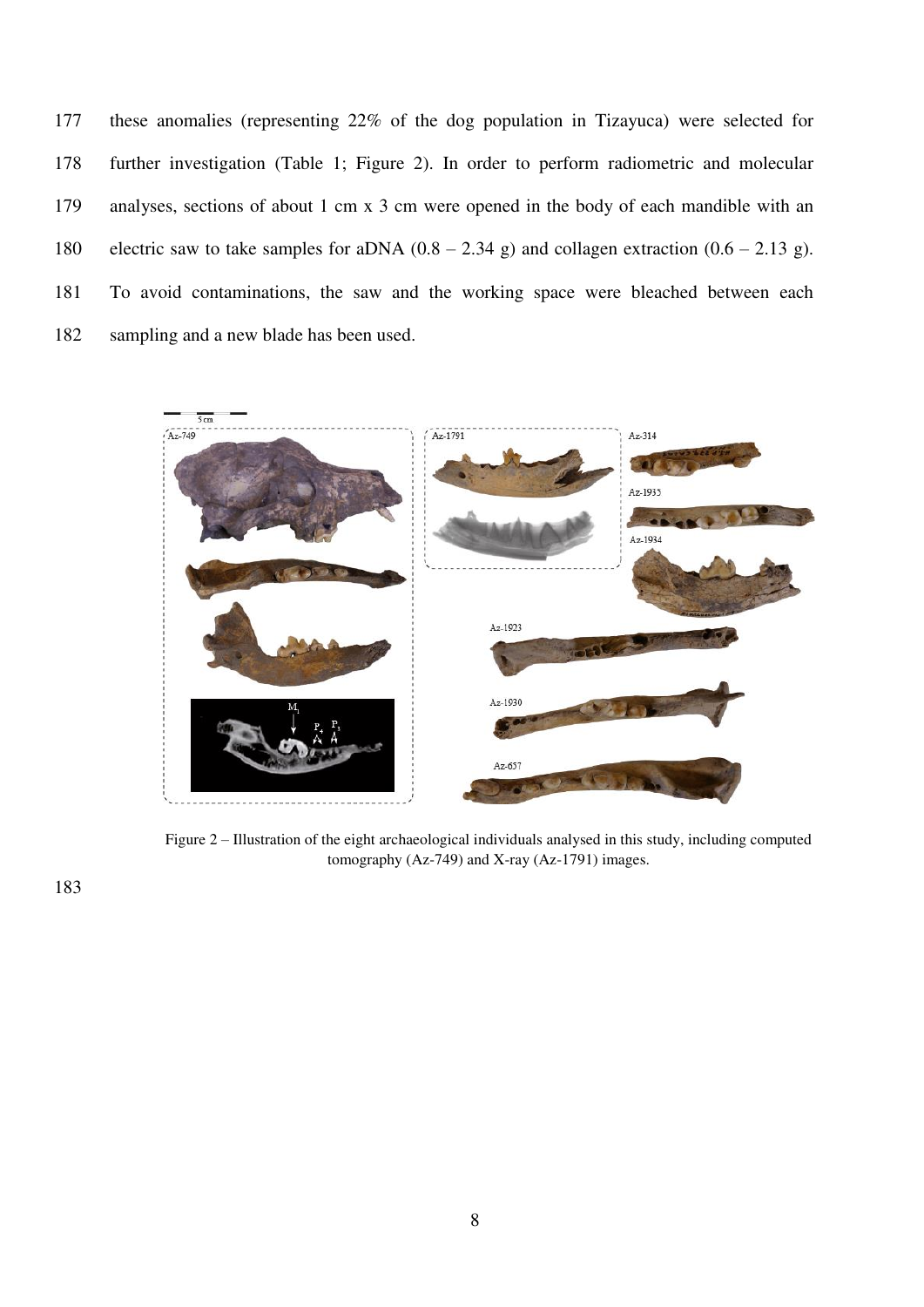| ID            | <b>Dental anomalies</b>                                          |
|---------------|------------------------------------------------------------------|
| $Az-314$      | $P_4$ absent                                                     |
| Az-657        | $P_4$ absent, supernumerary $M_3$                                |
| $A_{Z} - 749$ | Only presence of $P_3$ , $P_4$ , $M_1$ ; $P_1$ abnormally shaped |
| Az-1791       | Persistence of $dp_2$ (or $dp_3$ ) and $dp_4$ on adult specimen  |
| $Az-1923$     | $P_3$ and $P_4$ absent                                           |
| $Az-1930$     | $P_3$ and $P_4$ absent                                           |
| $Az-1934$     | $P_4$ absent                                                     |
| $Az-1935$     | $P_2$ absent                                                     |

Table 1: List of dental anomalies observed on the selected mandibles. P = premolar,  $M =$  molar, dp = deciduous premolar.

#### 184 *2.3. Radiocarbon dating*

185 Bone collagen from the eight samples was extracted in the Museum national d'Histoire 186 naturelle of Paris (France) and dated using the compact AMS ECHoMICADAS at Gif-sur-187 Yvette following the method outlined in SI Text 1. All the samples provided acceptable 188 collagen yield [>1%, (Ambrose, 1990)].

#### 189 *2.4. Ancient DNA analyses*

190 All the aDNA extraction and analyses were carried out in the Palgene facility at the Ecole 191 Normale Supérieure of Lyon (France) with tools dedicated to aDNA and strict protocols of 192 decontamination and control. Ancient DNA was extracted following a silica based method 193 (Bastian et al., 2018, see also method outlined in SI Text 1). DNA of the eight samples has 194 been retrieved in two batches consisting of four Mesoamerican dogs, a fish vertebra that was 195 used as cross-contaminant and a blank extraction to rule out aerosol and reagent 196 contaminations.

197 We used two pairs of published PCR primers (Leonard et al., 2002) to target two 198 overlapping fragments of *Canis* mtDNA control region (CR) producing a 173 bp fragment 199 (position 15515-15687 on the complete mitogenome, Kim et al., 1998). This fragment was 200 chosen as it was short enough to be retrieved even in highly degraded samples, and allows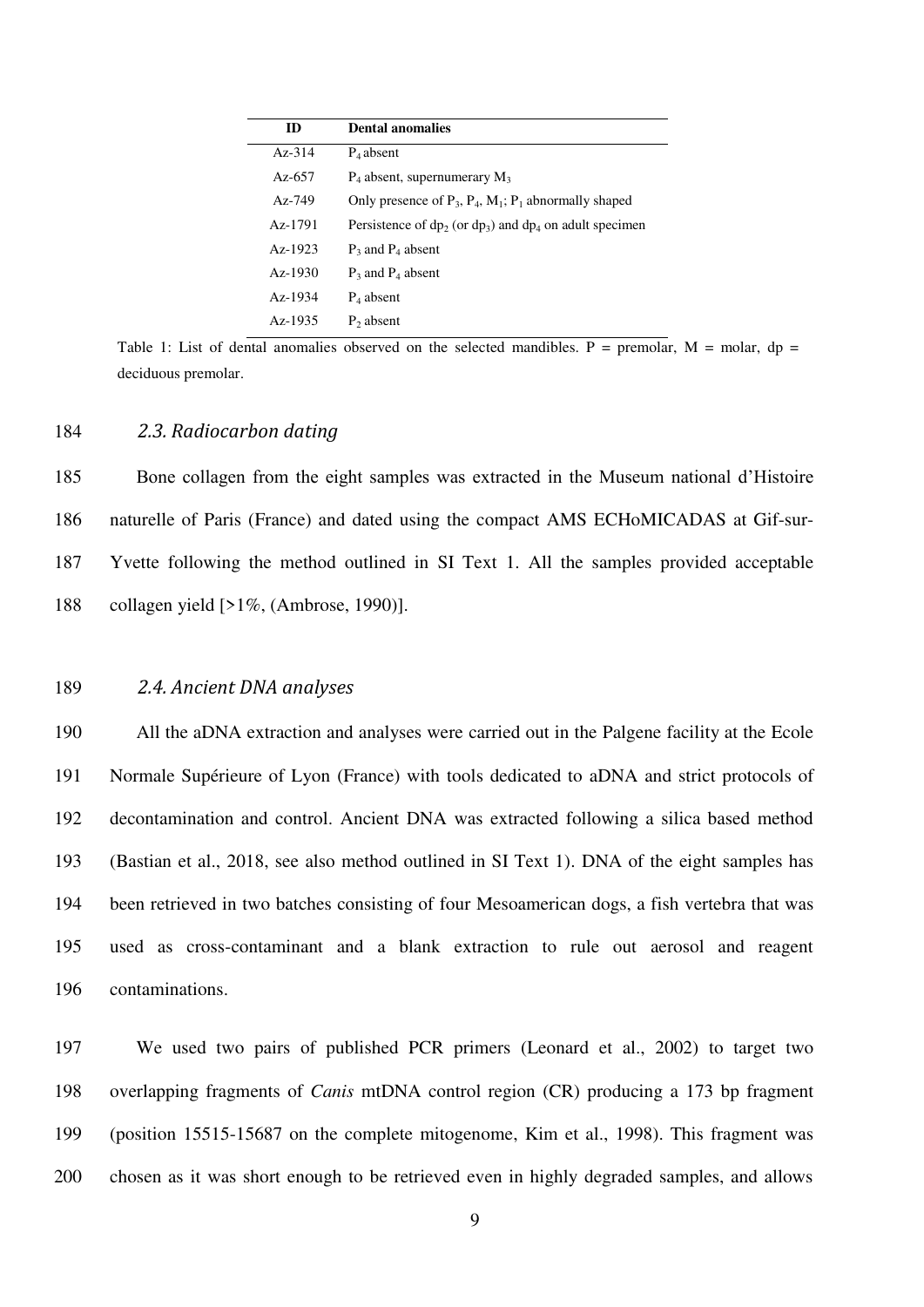201 enough resolution for haplogroup attribution (Frantz et al., 2016), detection of the Latin 202 American clade 1a (Leonard et al., 2002) and individualisation of the American private 203 haplotype A185 (van Asch et al., 2013). Positive amplicons were sequenced on a Ion PGM 204 System (Ion Torrent, Thermofisher).

205 The sequences were visualised and aligned using Seaview software v.4.6 (Gouy et al., 206 2010) and the MUSCLE algorithm (Edgar, 2004). Authentic sequences were determined by 207 analysing the reads obtained for each product (218 to 157,669 reads per amplicon) and by 208 considering three independent amplifications for each gene and sample. New SNPs were 209 confirmed by their presence in more than 50% of the reads. Haplotypes were compared 210 through the NCBI BLAST [\(https://blast.ncbi.nlm.nih.gov\)](https://blast.ncbi.nlm.nih.gov/) to identify matching sequences. 211 Novel haplotypes were described following the recommendations from Pereira et al. (2004). 212 Briefly, the sequences were aligned to the reference genome (Kim et al., 1998) and the 213 position of the polymorphisms was listed unambiguously from this alignment. Position 214 numbers without superscripts denote transitions (e.g., A to G or C to T) whereas other base 215 changes are explicitly indicated.

216 The sequences produced in this study were then compared to 339 published sequences 217 (Table S1) from American archaeological dogs (Ames et al., 2015; Barta, 2006; Brown et al., 218 2013; Kemp et al., 2017; Leonard et al., 2002; Thalmann et al., 2013; Witt et al., 2015), 219 American dogs of indigenous origin (Castroviejo-Fisher et al., 2011) selected according to 220 van Asch et al. (2013) and modern dogs from four breeds of presumed American origin: 221 Carolina Dog, Chihuahua, Xoloitzcuintle and Peruvian Hairless Dog (van Asch et al., 2013; 222 Vilà et al., 1999). Multiple alignments of these sequences, number of segregating sites (S), 223 haplotype diversity (Hd), nucleotide diversity  $(\pi)$ , Watterson's estimator per sequence  $(\theta_w)$ 224 and Tajima's D test were assessed using DnaSP v.5.10 (Librado and Rozas, 2009). Analysis 225 of molecular variance (AMOVA) and pairwise  $F_{ST}$  population comparison (using the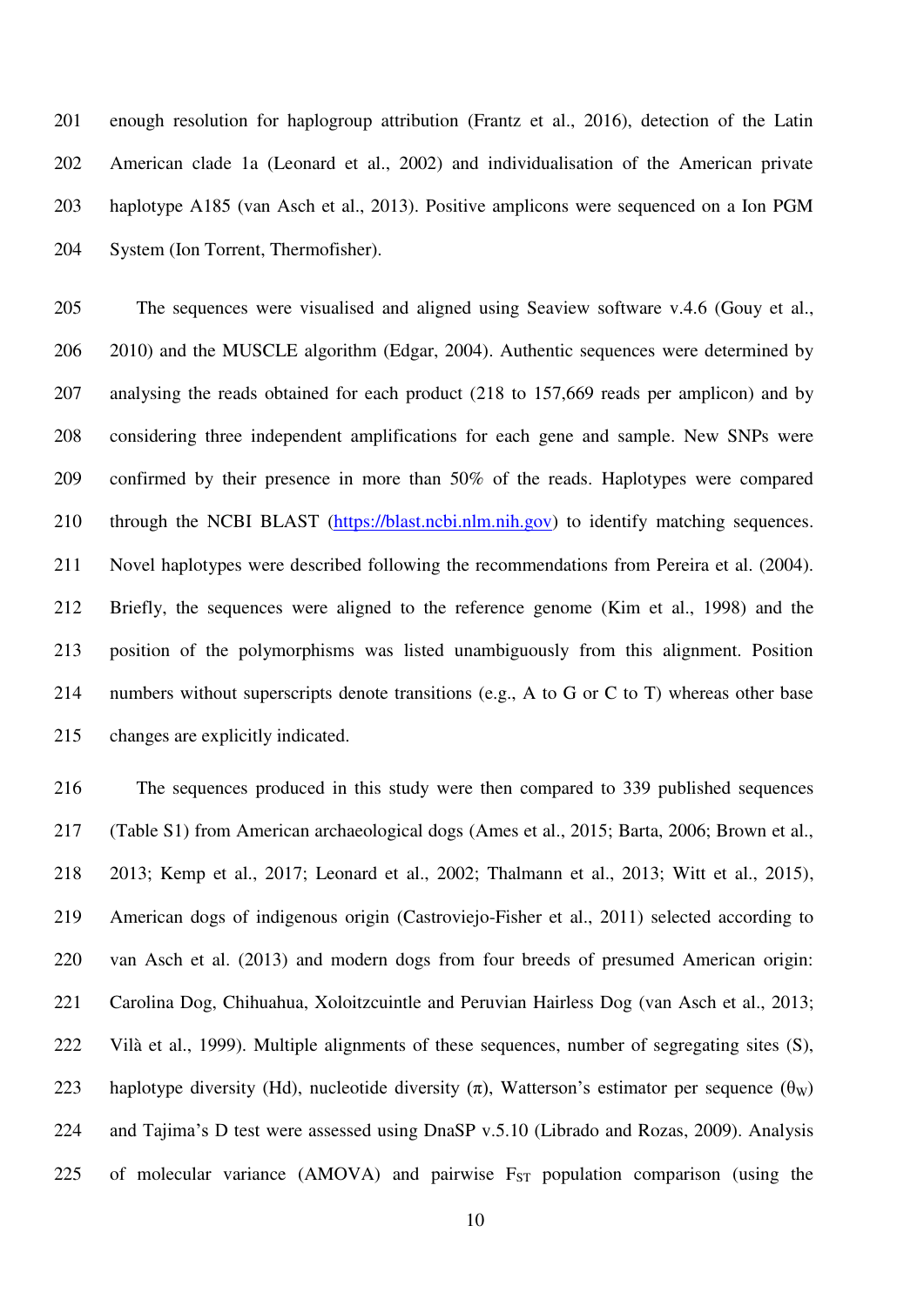226 Reynold's distance and Jukes and Cantor computation of the distance matrix, with a threshold 227 of 0.05) were implemented in Arlequin v.3.5.2.2 (Excoffier et al., 1992; Excoffier and 228 Lischer, 2010). Relationships between the sequences were visualised by constructing 229 phylogenetic trees and median-joining networks (Bandelt et al., 1999).

230 In order to evaluate past diversity of American dogs, ancient sequences were grouped in 231 six regions according to cultural similarities and geographic proximity: Alaska, North Pacific 232 Coast, Illinois, Florida, American South West, Mesoamerica and South America. Overall 233 archaeological diversity was also compared to modern diversity in the selected sample.

#### 234 *2.5. Modern DNA analyses*

235 In order to amplify the mutation on the first exon of the *FoxI3* gene responsible for the 236 hairless phenotype in modern hairless breeds, we designed a pair of PCR primers targeting a 237 58-65 bp fragment including the 7 bp duplication previously described (Drögemüller et al., 238 2008). Modern DNA of different breeds (including hairless and coated ones) was obtained 239 through the Antagene laboratory (France). Amplifications were carried out following the 240 protocol outlined in SI Text 1 §6 and positive amplicons were sequenced on a Ion PGM 241 System (Ion Torrent, Thermofisher). The sequences (0 to 175 reads per amplicon) were 242 visualised and aligned to the first exon of the *FoxI3* gene using MUSCLE (Edgar, 2004) 243 through Seaview software v.4.6 (Gouy et al., 2010). However, none of them matched the 244 targeted sequence (see detailed results in SI Text 1 §6).

# 245 **3. Results**

# 246 *3.1. Morphological description of the archaeological dogs*

247 From the eight individuals selected for this study (Table 1; Figure 2), seven are isolated 248 mandibles, often fragmented, limiting the reconstitution of the morphotype. The last one (Az-249 749) is a complete dog that was buried in a Teotihuacan compound (Tlamimilolpa or 250 Xolalpan phase), allowing a more accurate description of the animal.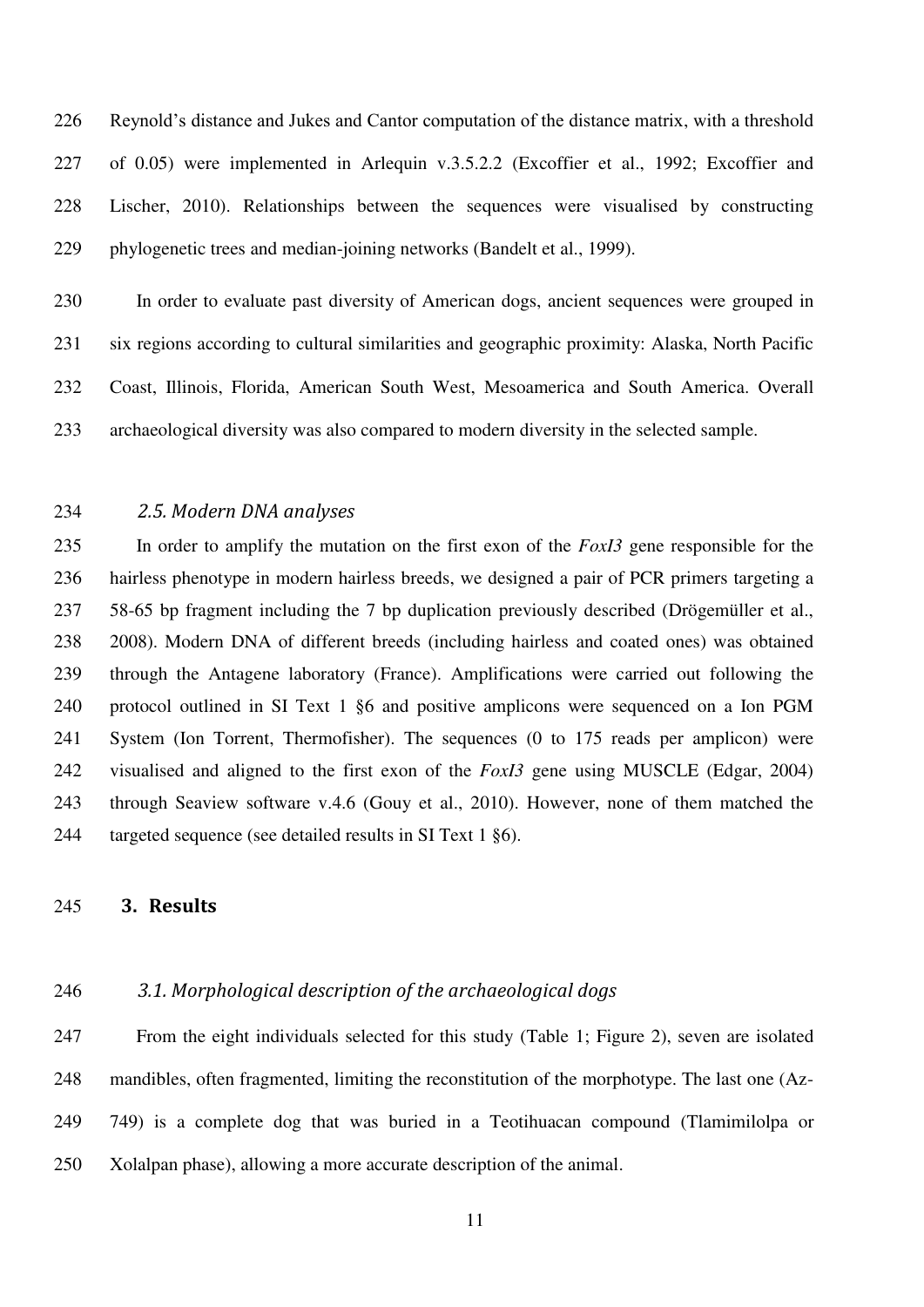251 In Az-749, incisors and canines are missing, but remodelled bone indicates the teeth were 252 lost during the life of the animal. This scar tissue is not present at the location of the  $P_1$ ,  $P_2$ , 253  $M_2$  and  $M_3$ , however, suggesting an agnosis of these dental pieces. The  $M_1$  is present but it 254 displays a reduced talonid. All these anomalies were observed on both left and right 255 mandibles. Computed tomography scanning showed the absence of dental bud inside the 256 mandible. On the skull, only the canine,  $P^4$  and  $M^1$  are present on both sides but remodelled 257 bone on the dentary indicates the incisors were lost.  $P^1$ ,  $P^2$  and  $P^3$  would have never erupted, considering the absence of scar tissue. The canines are thin and slightly curved and the  $P<sup>4</sup>$ 258 259 misses the protocone on both left and right side (Figure 2). Overall, the dog was of medium 260 size, with an estimated shoulder height of 36 to 40 cm (Harcourt, 1974) (Table S2). The 261 presence of a bacculum indicates it was a male that died after 6 years according to the pelvis 262 suture (Barone, 1976; Piérard, 1967).

263 Az-1791 shows the presence of deciduous  $dp_4$  and  $dp_2$  (or  $dp_3$ ) simultaneously with the 264 alveoli of fully erupted  $P_3$  (or  $P_4$ ) and  $M_1$ . X-ray images indicate the dental buds of the 265 missing permanent premolars never developed (Figure 2). Both Az-1923 and Az-1930 show 266 missing  $P_3$  and  $P_4$  while all the other teeth are present, in particular the  $P_1$  and  $M_3$ . On Az-267 1935, there is no  $P_2$  and despite the breakage pattern it seems  $P_1$  is also missing.  $P_4$  is also 268 missing on Az-657 but two alveolar cavities behind the  $M_2$  suggest an uncommon  $M_3$  with 269 two roots or a supernumerary molar. Finally, Az-314 and Az-1934 show missing  $P_4$  but the 270 fragmentation limits further observations.

271 *3.2. Chronology*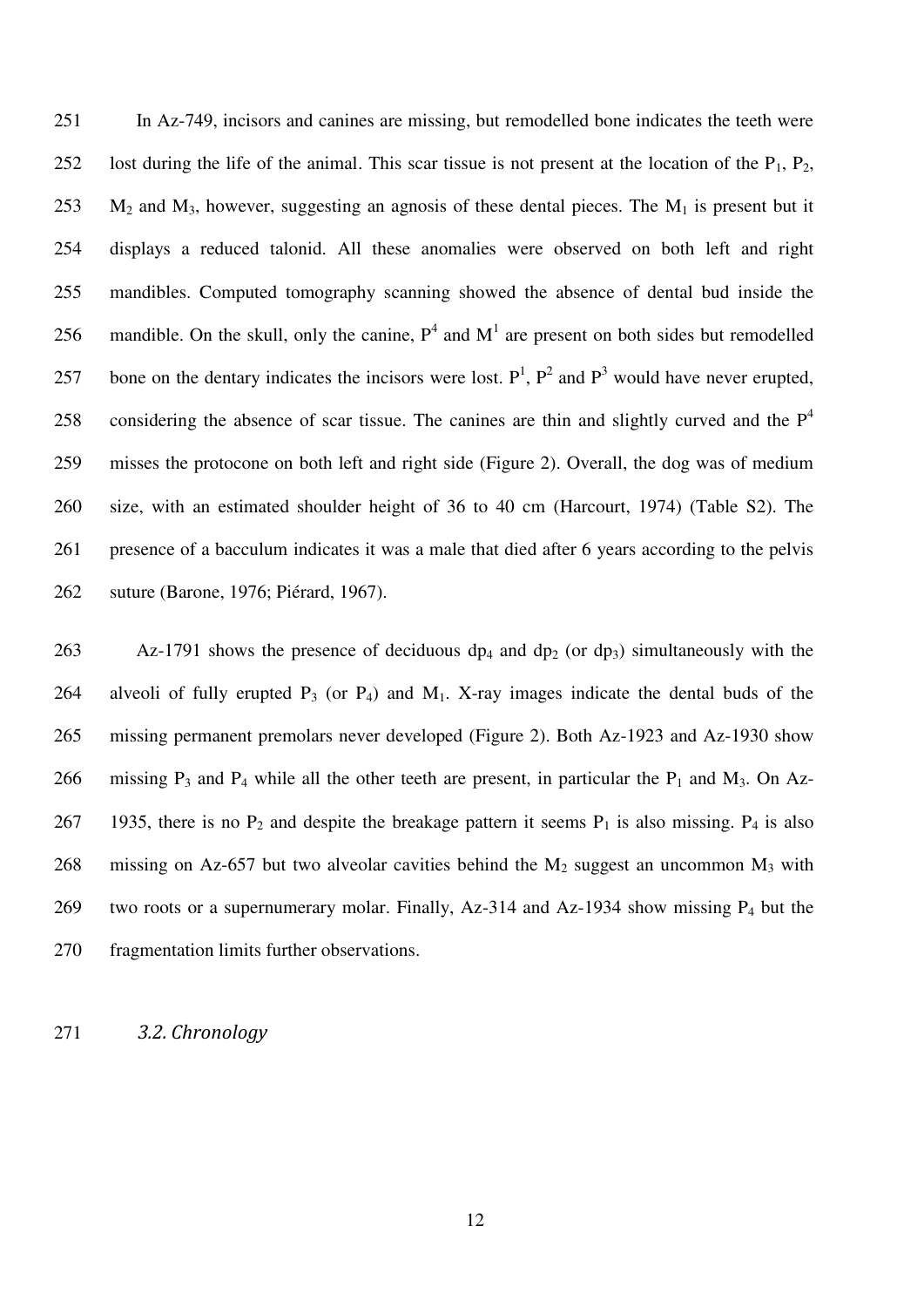The radiocarbon dates of the eight samples range from the  $4<sup>th</sup>-6<sup>th</sup>$  c. CE to the  $15<sup>th</sup>-17<sup>th</sup>$  c. 273 CE. This age range matches the archaeological occupation of Tizayuca, even for the elements 274 found in superficial or disturbed layers (Table 2; Figure 3). The oldest sample (Az-749) is 275 dated from the Classic Period (phase Xolalpan) and is consistent with the context of its 276 discovery, in an architectural complex strongly influenced by the Teotihuacan culture. Four 277 specimens cluster in an Epiclassic – Early Postclassic group and three specimens in a Late 278 Postclassic one. The two more recent samples (Az-1923 and Az-1930) could also pertain to 279 the Colonial period, albeit with a reduced probability.

| Lab ID                 | <b>Sample</b> | $\frac{14}{14}$ C age (year BP) | Calibrated age $(2\sigma)^a$ | <b>Chronological period</b>    |
|------------------------|---------------|---------------------------------|------------------------------|--------------------------------|
| ECH <sub>0</sub> -1528 | $Az-749$      | $1620 \pm 25$                   | $386 - 536$ CE               | Classic                        |
| ECH <sub>0</sub> -1236 | Az-657        | $1170 + 25$                     | $772 - 951$ CE               | Epiclassic – Early Postclassic |
| ECH <sub>0</sub> -1242 | $Az-1935$     | $1170 \pm 25$                   | $772 - 951$ CE               | Epiclassic – Early Postclassic |
| ECH <sub>0</sub> -1241 | $Az-1934$     | $1135 + 25$                     | $777 - 984$ CE               | Epiclassic – Early Postclassic |
| ECH <sub>0</sub> -1235 | $A_{Z-}314$   | $1080 \pm 25$                   | $895 - 1018$ CE              | Early postclassic              |
| ECH <sub>0</sub> -1238 | Az-1791       | $545 + 25$                      | $1318 - 1432$ CE             | Late Postclassic               |
| $ECH0$ -1240           | $Az-1930$     | $400 \pm 25$                    | $1439 - 1619$ CE             | Late Postclassic – Colonial    |
| ECH <sub>0</sub> -1239 | $Az-1923$     | $370 \pm 25$                    | 1449 – 1631 CE               | Late Postclassic – Colonial    |

Table 2: Results of the radiocarbon dating. <sup>a</sup>Calibrated ages were obtained using the OxCal online program v4.2.4 (Bronk Ramsey, 1994) and the IntCal 13 calibration curve.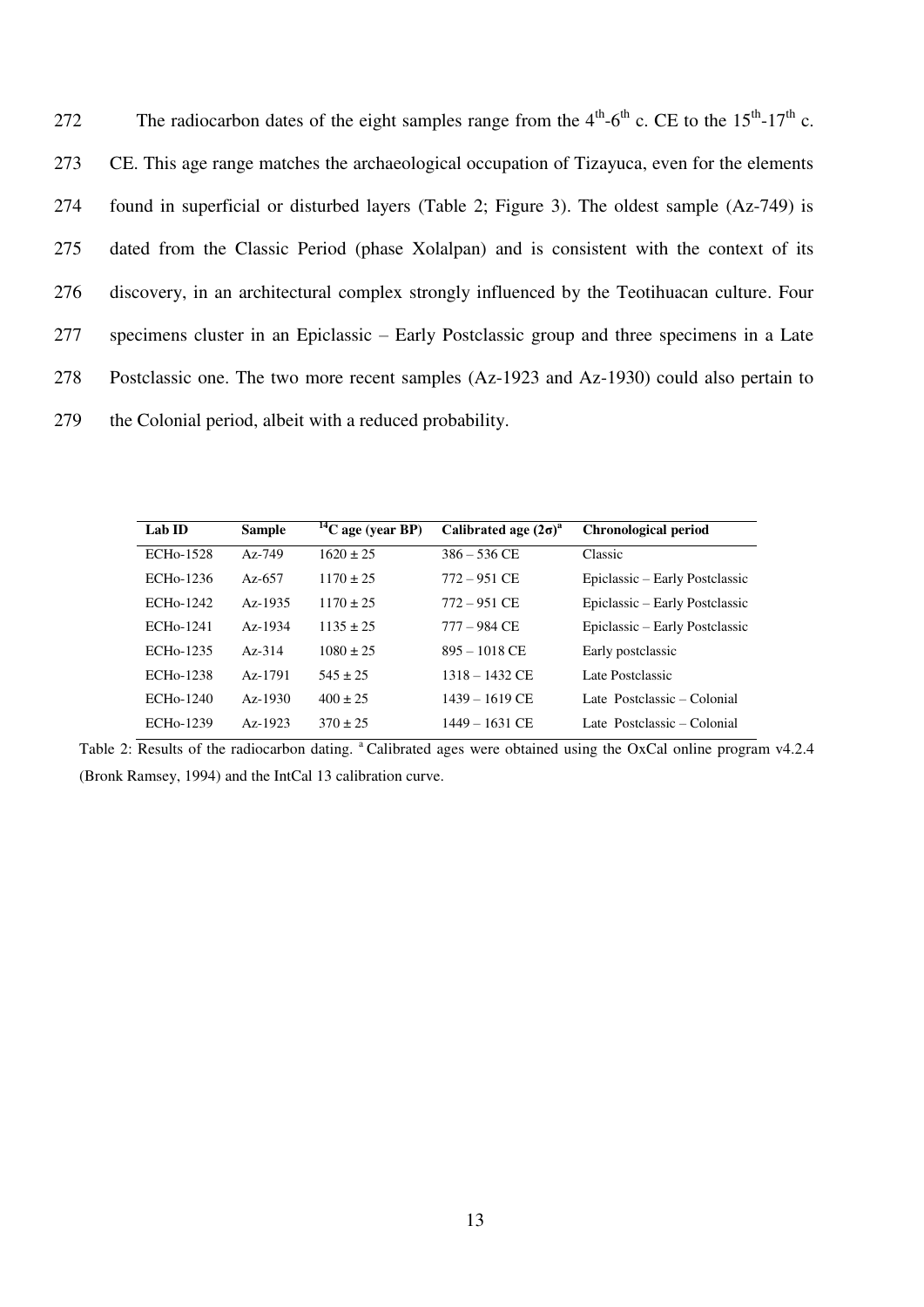

Figure 3: Chronological distribution of the samples with the representation of the haplotypes involved. Age probability is presented with 1 and 2 σ. Calibration was obtained using the OxCal online program v4.2.4 (Bronk Ramsey, 1994) and the IntCal 13 calibration curve. Haplotypes are coloured as follow: red = Xol-H1; green = Xol-H2; Yellow = A11-15-65; blue = A165 (see colours in online version).

| <b>Sample</b> | <b>Haplotype</b>       | <b>GenBank accession match</b> | Novel haplotype definition             |
|---------------|------------------------|--------------------------------|----------------------------------------|
| Az-1791       | A176                   | KF002258.1                     |                                        |
| $Az-1923$     | A <sub>11</sub> -15-65 | KT321361.1                     |                                        |
| $Az-1934$     | A <sub>11</sub> -15-65 | KT321361.1                     |                                        |
| $Az-1935$     | $(Xol-H1)$             |                                | $15621$ $15639$ <sup>T/A</sup> $15651$ |
| $Az-749$      | $(Xol-H1)$             |                                | 15621 15639 <sup>T/A</sup> 15651       |
| $Az-1930$     | $(Xol-H1)$             |                                | $15621$ $15639$ <sup>T/A</sup> $15651$ |
| $Az-314$      | A <sub>11</sub> -15-65 | KT321361.1                     |                                        |
| Az- $657$     | $(Xol-H2)$             |                                | 15633 15639 <sup>T/A</sup>             |
|               |                        |                                |                                        |

Table 3 – Results of the mitochondrial aDNA amplification (173 bp fragment of the DLoop). Haplotype names are given after Angleby et al. (2014); when multiple entries were matching identically on GenBank, one only has been given. Novel haplotypes are defined according to Pereira et al. (2004), based on Kim et al. (1998) dog complete mitochondrial genome.

## 280 *3.3. Genetic characterisation of the archaeological samples*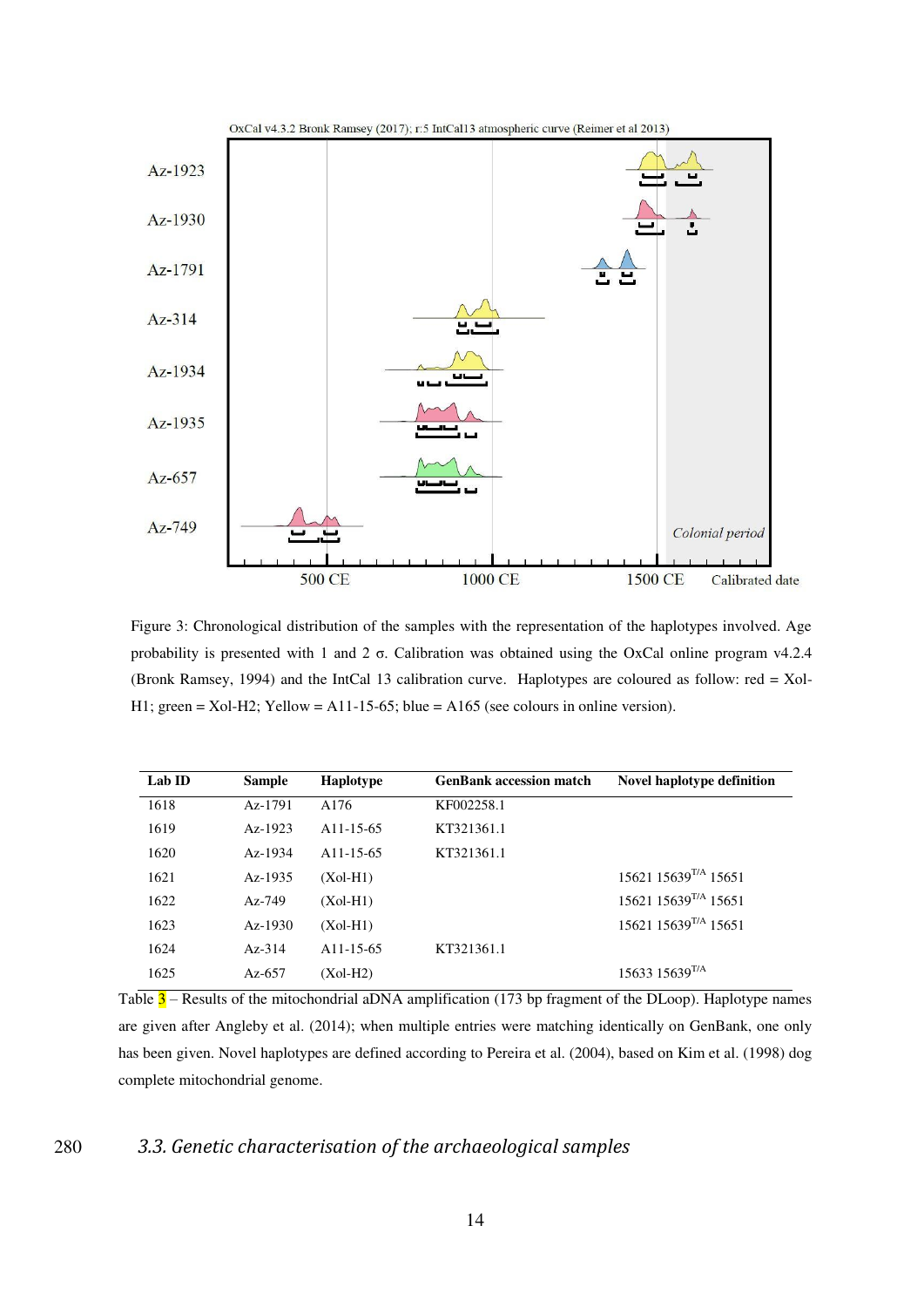281 The eight specimens analysed yielded positive amplification of the 173 bp targeted in this 282 study, allowing the identification of four different sequences. Comparison with the NCBI 283 standard nucleotide BLAST for highly similar sequences indicates two corresponding 284 sequences and two novel haplotypes: Xol-H1 and Xol-H2 (Table 3). All the sequences have 285 been submitted to GenBank under accession number MH175494-MH175501.

286

287 Three individuals carry a sequence identical to haplotypes A11, A15 and A65 on the 288 targeted 173 bp (Angleby et al., 2014). While A15 and A65 are rare, A11 is a Universal Type 289 (UT) highly frequent in all dog populations (Angleby et al., 2014; Pang et al., 2009; van Asch 290 et al., 2013). One dog carries a sequence identical to haplotype A176, which has only been 291 recognised in a Swedish Dalmatian so far (Angleby et al., 2014), but varies from A11-15-65 292 of only one mutation on the sequence considered here (T>C, position 15650 on the complete 293 mitogenome, Kim et al., 1998). One novel haplotype (Xol-H1), shared by three archaeological 294 dogs widely separated in time, varies from haplotype A185 (van Asch et al., 2013) by one 295 substitution (C>T, position 15651 on the complete mitogenome, Kim et al., 1998). Haplotype 296 A185 has been considered as a Private Type (PT), only found in the modern Chihuahua breed, 297 and identical sequences have been found in ancient dogs from Central Mexico and North-298 western America (Ames et al., 2015; Barta, 2006; Leonard et al., 2002). The second novel 299 haplotype (Xol-H2), found in one archaeological dog, differs from A11-15-65 by one 300 substitution (T>C, position 15633 of the complete mitogenome, Kim et al., 1998).

301 Relationships between these archaeological dogs and other American dogs (both modern 302 and ancient) are illustrated on a median-joining network (Figure 4). The four sequences 303 obtained in this study cluster in Haplogroup A, the most diverse and the most common in 304 ancient American dogs (Thalmann et al., 2013), but none cluster with clade 1a, described by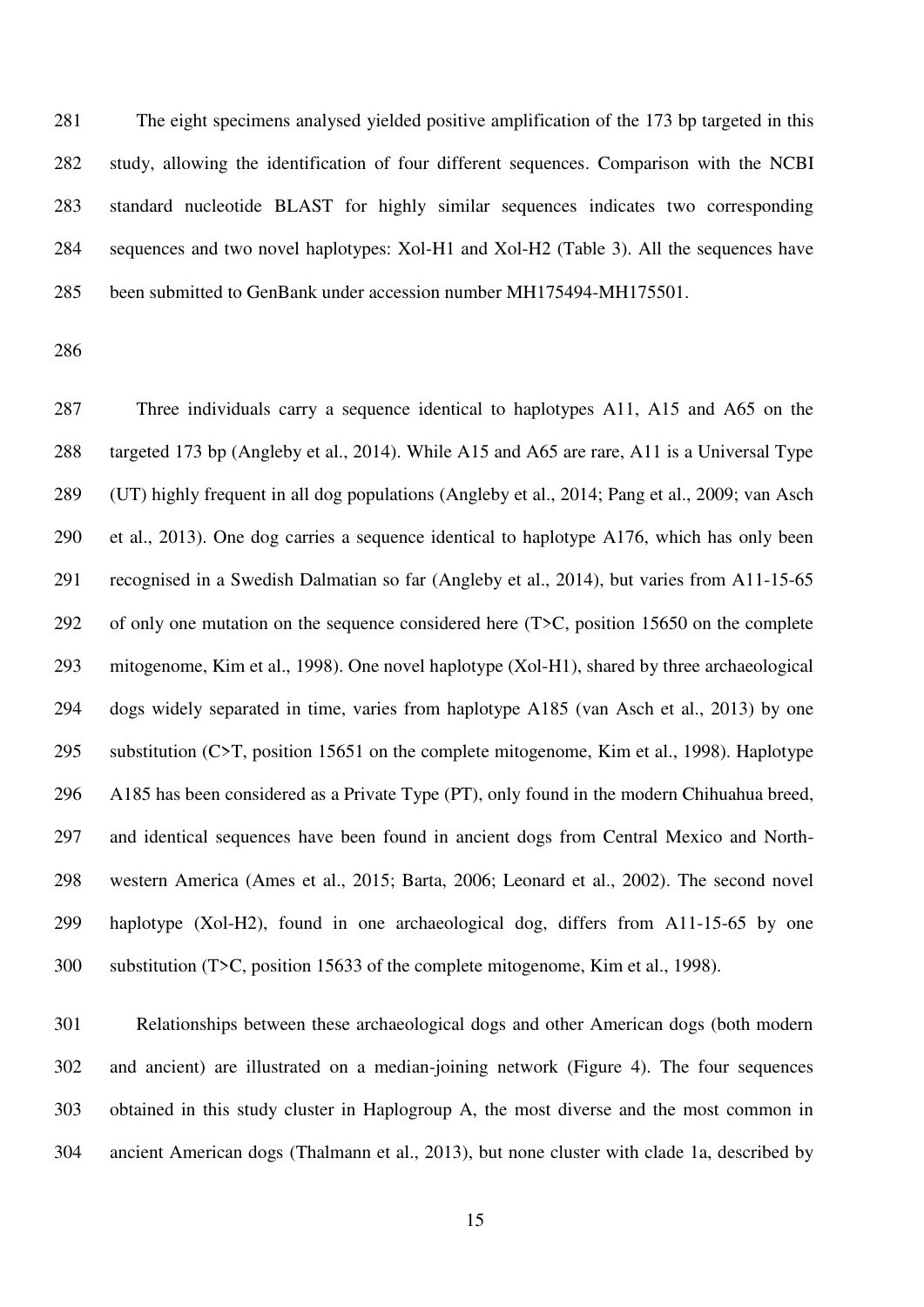305 Leonard et al. (2002) as characteristic from Latin America. Xol-H1 is also closely related with 306 a haplotype carried by modern indigenous dogs from Yucatán (Castroviejo-Fisher et al., 307 2011) and an ancient Mesoamerican dog from Texcoco (Leonard et al., 2002).



Figure 4 – Median-joining networks displaying the relationships between the obtained sequences (bold circles) and existing archaeological sequences (left; data from Ames et al, 2015; Barta, 2006; Brown et al, 2006; Kemp et al., 2017; Leonard et al., 2002; Witt et al., 2015), with the addition of modern sequences (right; data from van Asch et al., 2013; Castroviejo et al, 2011; Vilà et al. 1999); see colours in online version. Comparative sequences were truncated to the 173 bp analysed in this paper.

#### 308 *3.4. Genetic diversity in the Basin of Mexico*

309 All four haplotypes identified here are different from the five haplotypes previously 310 described in archaeological dogs from the Basin of Mexico (Leonard et al., 2002). No other 311 comparative Mesoamerican samples are available yet, but data from other regions in America 312 enable large-scale comparison of genetic diversity. We used a set of 339 published 313 comparative sequences of ancient and modern dogs (Table 4) to perform diversity tests. All 314 the sequences have been truncated to match the 173 bp fragment targeted in this study.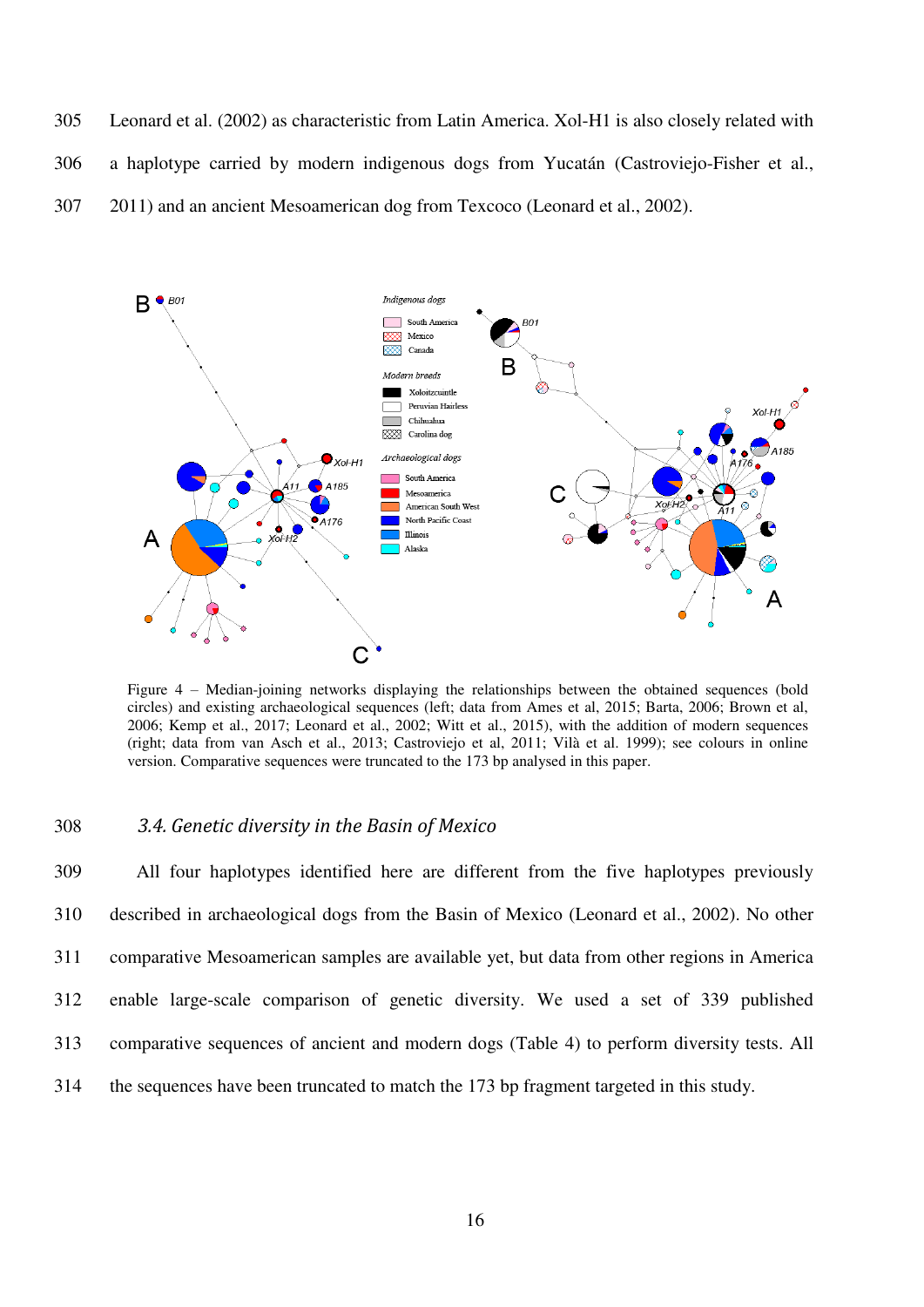315 Most of the published ancient American dogs belong to Haplogroup A, but three 316 individuals belong to Haplogroups B and C. Clade B encompasses one dog from Tula 317 (Mexico), previously identified as a hairless dog (Valadez et al., 2003), and one dog from 318 Gaadu Din Cave (British Columbia, Canada) with no specific dental anomalies reported 319 (Barta, 2006). The last one, in Namu (British Columbia, Canada), pertains to clade C (Barta, 320 2006).

321 The genetic variation in archaeological and modern dogs is presented in Table 4. The 322 haplotype diversity Hd is strongly correlated with the nucleotid diversity  $\pi$  ( $r = 0.80$ ,  $p =$ 323 0.011) and the Watterson's estimator  $\theta_{\rm W}$  ( $r = 0.80$ ,  $p = 0.010$ ), denoting a similar trend 324 between these different indices. However, and although sample sizes are very dissimilar, none 325 of these metrics correlate with the number of individuals in each group ( $p > 0.05$ ), indicating 326 that the diversity observed here in not driven by the sample size and enabling regional 327 comparisons.

| Group           | n   | S  | h  | Hd (σ)     | $\pi(\sigma)$      | $\theta_W(\sigma)$ |
|-----------------|-----|----|----|------------|--------------------|--------------------|
| TOTAL           | 347 | 34 | 46 | 0.85(0.02) | 0.0192 (0.00094)   | 5.29(2.12)         |
| Modern          | 153 | 21 | 25 | 0.89(0.01) | 0.0255(0.00095)    | 3.75(1.15)         |
| Archaeological  | 194 | 30 | 29 | 0.71(0.71) | 0.0087(0.00083)    | 5.14(1.43)         |
| Alaska          | 13  | 9  | 8  | 0.91(0.06) | 0.0114(0.00205)    | 2.90(1.70)         |
| <b>Illinois</b> | 34  | 2  | 3  | 0.17(0.08) | 0.0016(0.00084)    | 0.49(0.36)         |
| North Pacific   | 66  | 16 | 11 | 0.80(0.04) | 0.0116(0.00137)    | 3.36(1.19)         |
| American SW     | 58  | 3  | 3  | 0.13(0.06) | $0.0012$ (0.00057) | 0.65(0.40)         |
| Mesoamerica     | 13  | 14 | 9  | 0.92(0.06) | 0.0168(0.00469)    | 4.51(2.02)         |
| South America   | 9   | 7  | 6  | 0.83(0.13) | $0.0090$ (0.00283) | 2.58(1.39)         |

Table  $\frac{4}{1}$  – Measure of genetic diversity among the 347 dogs compared in this study, for a 173 bp sequence of the CR: number of individuals (n), number of segregating sites (S), number of different haplotypes (h), haplotype diversity (Hd), nucleotide diversity ( $\pi$ ) and Watterson's estimator ( $\theta_{\rm W}$ ) with associated standard deviation (σ). Mesoamerican dogs (this study, Leonard et al., 2002) are compared to Alaska (Brown, 2006; Leonard et al., 2002), Illinois (Thalmann et al., 2013; Witt et al., 2015), North Pacific Coast (Barta, 2006; Ames et al., 2015), American South West (Kemp et al., 2017; Witt et al., 2015) and South American (Leonard et al., 2002, Thalmann et al., 2013) archaeological populations, and with modern dogs of American origin (indigenous and pure breed, van Asch et al., 2013; Castroviejo et al, 2011; Vilà et al. 1999). One archaeological dog from Florida (Thalmann et al., 2013) is also included in the archaeological group.

328 Among archaeological samples, those from Mesoamerica show the highest diversity (Hd =

329 0.92;  $\pi = 0.0168$ ;  $\theta_W = 4.51$ ). Conversely, ancient dogs from Illinois (Thalmann et al., 2013;

330 Witt et al., 2015) and from the American South West (Kemp et al., 2017) present an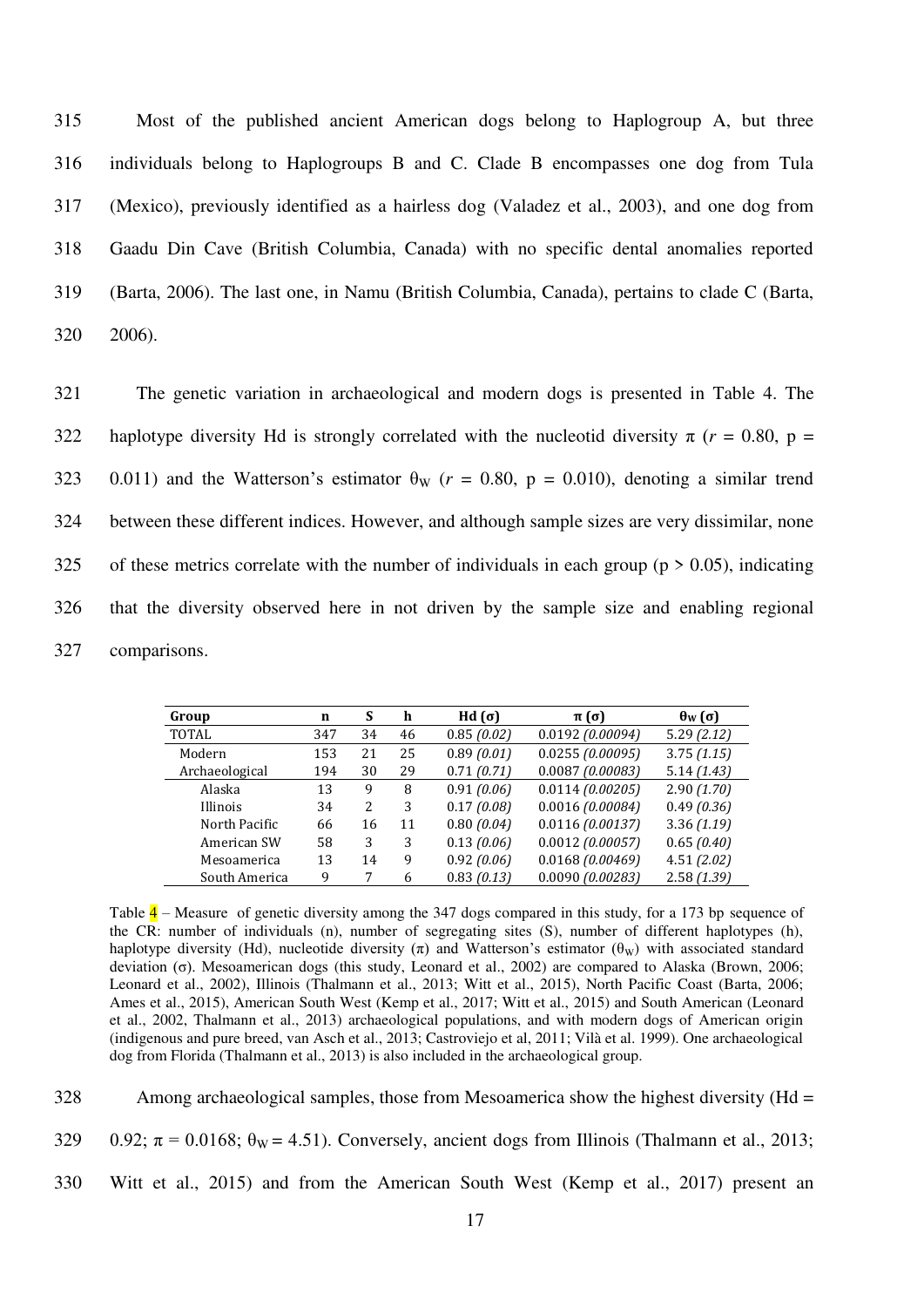331 extremely reduced genetic variability (Hd = 0.17, 0.13;  $\pi$  = 0.0016, 0.0012;  $\theta_W$  = 0.49, 0.65; 332 respectively).

333 An AMOVA performed on archaeological dogs from the different regions indicates that 334 the variation within each population accounts for 74 % of the total variation observed in the 335 sample (Table S4). Conversely, the variation between populations only accounts for 26 % of 336 the variation.  $F_{ST}$  pairwise population comparison shows the South American dog population 337 is more closely related to the Mesoamerican population than to the other groups (Figure 5, 338 Table S5).



Figure 5 – Unrooted neighbour-joining tree of the  $F_{ST}$  pairwise distances showing the relationship between the archaeological populations. Groups follow Table 6.

## 339 **4. Discussion**

| 340 | 4.1. Origin of the "hairless-like" phenotype and presence of hairless dogs in the |  |  |  |
|-----|-----------------------------------------------------------------------------------|--|--|--|
|     |                                                                                   |  |  |  |

- 341 *Teotihuacan cultural area*
- 342 Direct radiocarbon dating of the eight dogs analysed in this study enable us to clarify their
- 343 origin. A complete skeleton of hairless-like dog from Tizayuca Las Golondrinas (Az-749),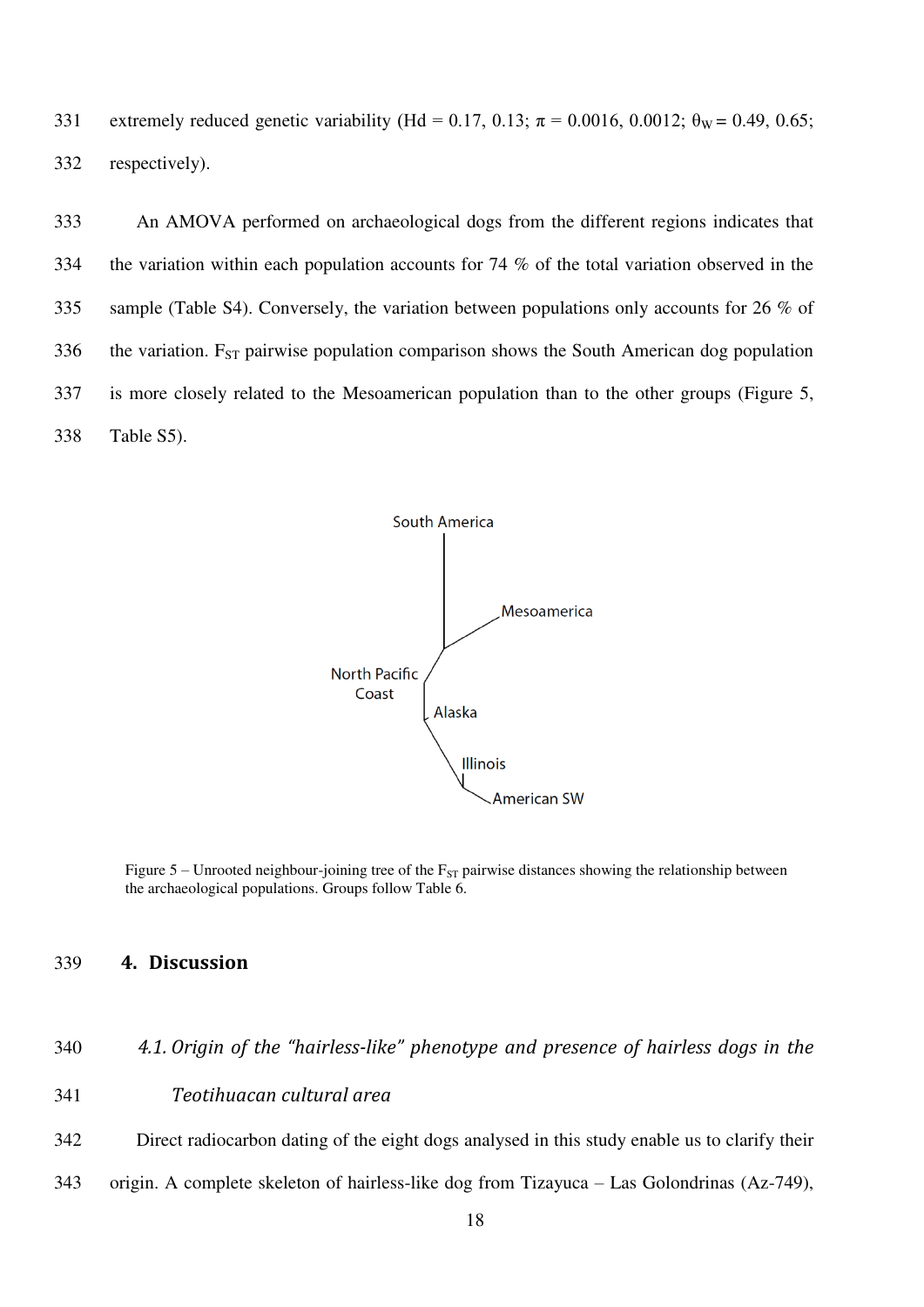344 dated from the Xolalpan phase (350-550 AD) slightly predates former evidence related to 345 Late Classic / Epiclassic in Western Mexico (Rodríguez Galicia et al., 2001), Central Mexico, 346 (Valadez Azúa and Rodríguez Galicia, 2009) or Honduras (Collins, 2002). The settlement of 347 Las Golondrinas would have had direct contacts with the city of Teotihuacan, visible through 348 the architecture (concrete floors and stucco finishing), funerary practices or lithic and ceramic 349 productions, suggesting it was an enclave of the metropolis (Equihua Manrique et al., 2008).

350 The presence of hairless dogs in the city of Teotihuacan has also been suggested through 351 the identification of local Classic zoomorphic effigy pots representing dogs with naked skin 352 (Carot and Hers, 2016). Mesoamerican iconography has often been interpreted in naturalistic 353 terms (e.g. de la Garza, 1995; Saunders, 1994; Seler, 1996; Sharpe, 2014; Stocker et al., 1980) 354 and therefore the identification of ancient dog breeds has often been suggested based on 355 ceramic representations (Guzmán and Arroyo Cabrales, 2014). However, no other skeletal 356 remains of "hairless-like" phenotype has been found yet in the Classic occupation of 357 Teotihuacan, despite extensive investigations (Manzanilla and Valadez Azúa, 2009; Valadez 358 Azúa et al., 2013).

#### 359 *4.2. Genetic diversity in the Basin of Mexico*

360 Results from the analysis of a 173 bp fragment of dog CR show the presence of four 361 different haplotypes in Tizayuca, two of them being present in more than one individual. 362 Regarding their chronological repartition (Figure 3), Xol-H1 appears from the Classic to the 363 Late Postclassic / Colonial period. Haplotype A11-15-65 is present from the Epiclassic / Early 364 Postclasssic to the Late Postclassic / Colonial period. Thus, there is an apparent continuity in 365 the dog population from the area of Tizayuca.

366 Compared to other American regions, the Basin of Mexico displays a high genetic 367 diversity. While the extremely reduced diversity observed in Illinois and the American South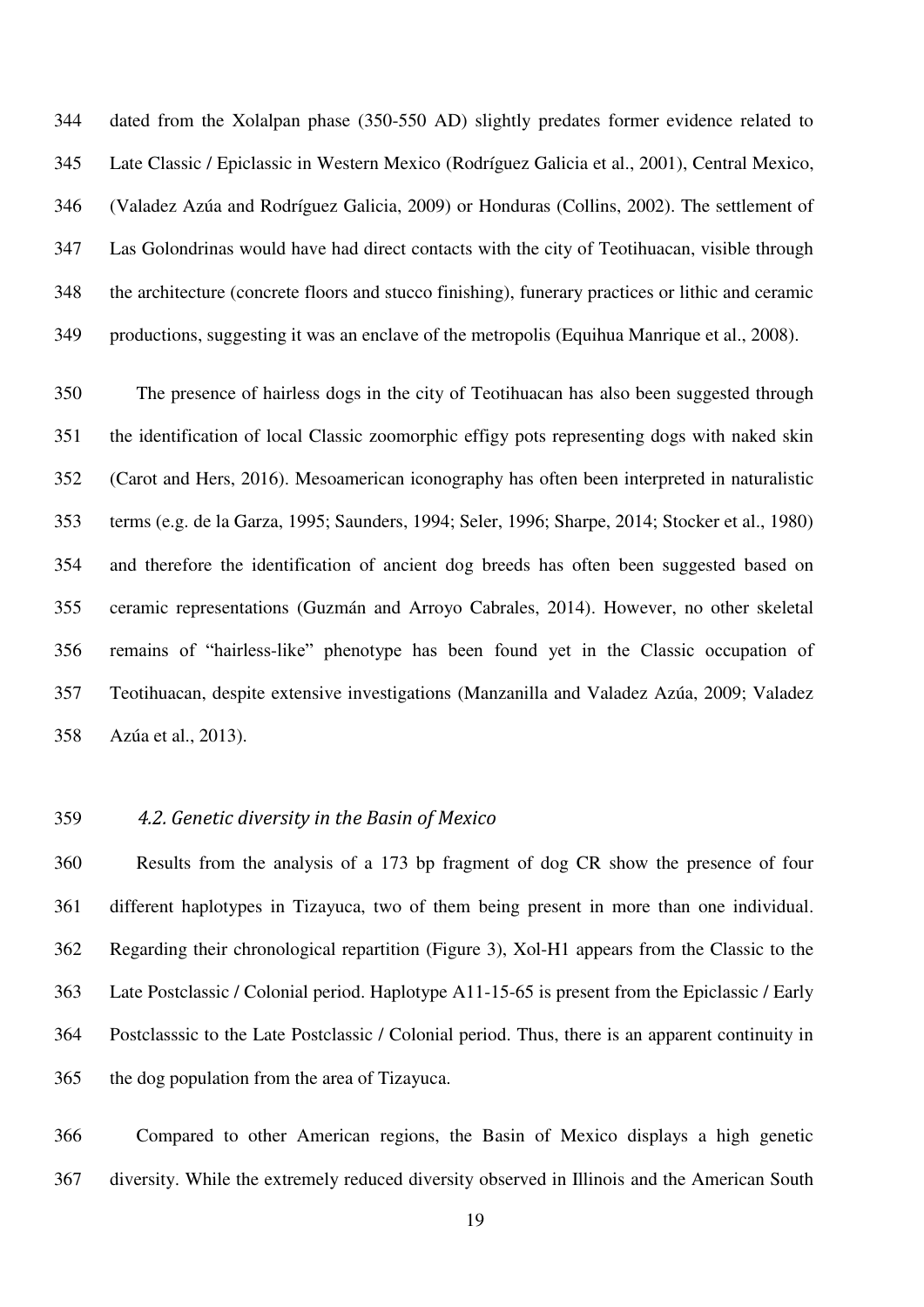368 West was interpreted as an expression of bottleneck caused by artificial selection and 369 breeding (Kemp et al., 2017; Witt et al., 2015), the high diversity in the Basin of Mexico 370 could be explained by several factors, including a selection for multiple morphotypes or the 371 presence of a larger and more stable population of dogs. As dental anomalies (including 372 oligodontia) are recognised as inherited characters (Knyazev et al., 2003), their recurrent 373 presence amongst the Mesoamerican dogs suggests regular inbreeding. Indeed, in the site of 374 Tizayuca, we estimate that 22% of the dogs present dental anomalies in the premolar row. In 375 the meantime the diversity of dogs diet in Mesoamerica, as shown by stable isotopes (eg. 376 White et al., 2001), and a greater dental plasticity on the premolar row (Asahara, 2013; Vilà et 377 al., 1993) would allow the variability of dental phenotypes to persist. However, further 378 analyses of full mitogenomes and nuclear markers are required to improve these hypotheses.

379 Analysis of molecular variance shows there are more differences within the different 380 populations than between them, confirming the low geographic component of domestic dog 381 mtDNA (van Asch et al., 2005; Witt et al., 2015). Interestingly, the neighbour-joining tree  $382$  built from the F<sub>ST</sub> pairwise test results indicates clusters differentiating the populations from 383 South America and Mesoamerica from other North American populations (Figure 5). The 384 proximity highlighted between Mesoamerican and South American dogs could be the result of 385 the genetic bottleneck induced by the dispersion of dogs across America, with a loss of 386 genetic variability following the North-South migration. This trend might have been also 387 reinforced by the trade of animals between Mesoamerica and the Andean region. Indeed, eight 388 of the nine South American dogs come from Peru and Bolivia, which is in the heart of the 389 Andean culture. Several archaeological and linguistic evidence point toward continuous, 390 albeit tenuous, exchanges between Mesoamerica and the Andean region during pre-Hispanic 391 times (e.g. Anawalt, 1992; Carot and Hers, 2016; Holser, 1988) and some authors suggested 392 dogs, in particular hairless ones, were part of these mouvements (Carot and Hers, 2016;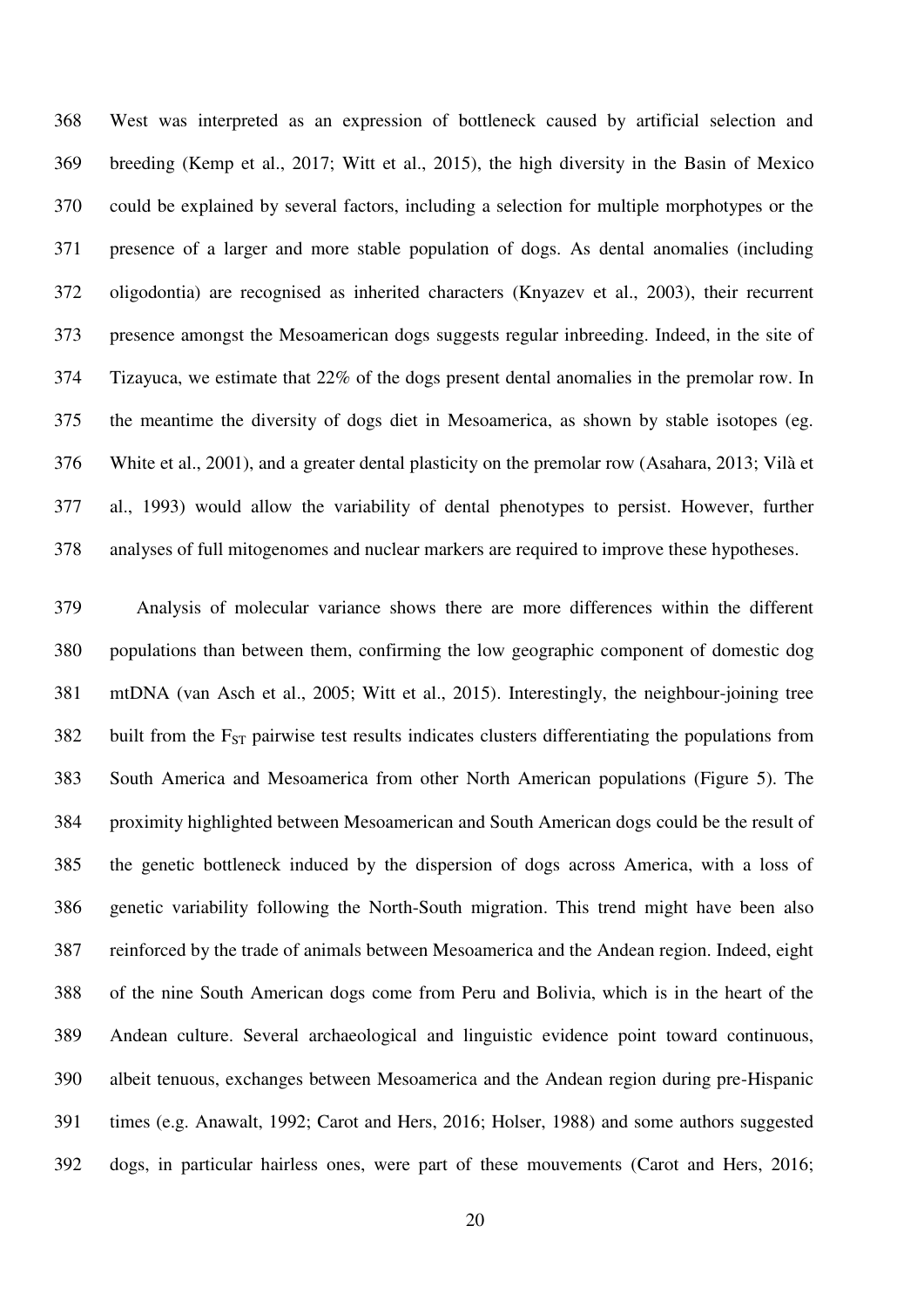393 Valadez Azúa et al., 2010, 2009; Vásquez Sánchez et al., 2016). However, further 394 comparative analyses will be necessary to address this question.

395 *4.3. Relationship between archaeological "hairless-like" dogs and modern breeds*  396 The Xoloitzcuintle is considered to be a primitive breed and therefore geneticists have 397 tried to find particular markers differentiating it from other modern breeds (Vilà et al., 1999). 398 Nonetheless recent genomic studies have shown that modern Xoloitzcuintle and Peruvian 399 Hairless dog were strongly influenced by European breeds as a result of recent breed 400 selection, and pre-contact traits would have been highly diluted (Ní Leathlobhair et al., 2018; 401 Parker et al., 2017a). The fact that they share the same causal mutation (Drögemüller et al., 402 2008) sustains the hypothesis of a common origin but it is not clear if it is due to a pre-contact 403 population movement or modern migrations. Yet, the comparison between these two modern 404 American breeds and archaeological "hairless-like" dogs shows two shared haplotypes: A11, 405 found in three dogs from Tizayuca and B01 found in one dog from Tula (Figure 4). Although 406 we cannot discard their European origin due to post-contact interbreeding, these two 407 haplotypes could reflect the American maternal ancestry of these modern breeds.

408 The Chihuahua is another breed showing an American origin (van Asch et al., 2013) 409 carrying a PT (A185) already found in pre-contact archaeological samples from Mexico 410 (Leonard et al., 2002) and Northwest America (Ames et al., 2015; Barta, 2006), albeit none of 411 these present a "hairless-like" phenotype. However, novel haplotype Xol-H1, carried by three 412 "hairless-like" dogs from Tizayuca, is closely related with haplotype A185. Interestingly, 413 genomic data show a close relationship between the Chihuahua and the Chinese Crested dog, 414 another hairless breed carrying the *FoxI3* mutation (Parker et al., 2017a). This proximity 415 highlights the complexity of dog history, strengthening the value of aDNA in the analysis of 416 modern breeds and calling for more global studies on the origin of modern breeds.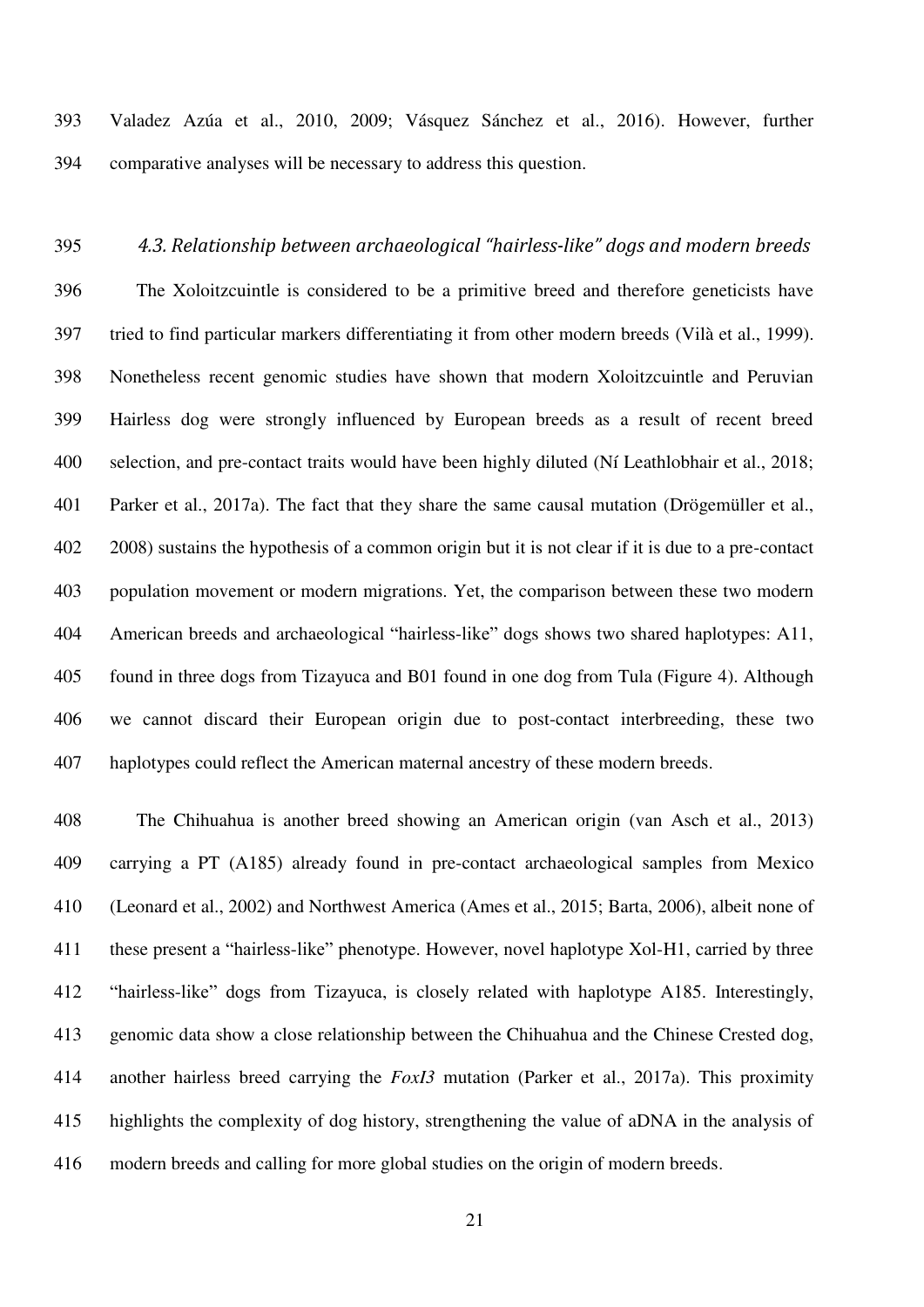#### 417 **5. Conclusion**

418 This multidisciplinary analysis of eight dogs with a "hairless-like" phenotype offers new 419 insights into the origin of the American hairless breeds. With direct radiocarbon dating of the 420 samples, we show that "hairless-like" dogs were present in the Basin of Mexico since the 421 Classic, between 386 and 535 CE, and persisted in the archaeological record until 1449 – 422 1631 CE. It is still unclear, however, if these dogs were the hairless specimens observed by 423 the first Spanish arriving to Mexico. First of all, the dental criteria used to identify them might 424 be associated with other developmental anomalies than CED. Also, other mutations exist that 425 lead to hairless dogs without affecting teeth development (Parker et al., 2017b), stressing the 426 difficulties in accurately identifying them in the archaeological record.

427 Nonetheless, we show that the dogs from the Basin of Mexico present a high 428 mitochondrial diversity and genetic continuity across the different cultural periods suggesting 429 the existence of a large and stable population of dogs. Some "hairless-like" dogs from Central 430 Mexico present a similar haplotype as some modern Xoloitzcuintli, Peruvian Hairless Dogs 431 and Chihuahua that could reflect one of the maternal ancestries of the breeds.

432 From the eight specimens analysed, we identified four different haplotypes including two 433 that were never reported before, and all are different from the haplotypes described in ancient 434 Mesoamerican dogs until now. It shows that most of the diversity of ancient American dog 435 populations is still unknown and further studies are required with a larger geographical and 436 chronological sampling to improve our understanding of past and modern dog relationships. 437 Moreover, this study mostly relies on the mtDNA control region whereas complete 438 mitogenome would give a better resolution. On the other hand, mtDNA only represents the 439 maternal half of lineages and plays a limited role in phenotypic expression. Nuclear genomic 440 approaches have been successfully used in ancient dogs to target specific phenotypes (Ollivier 441 et al., 2013), metabolic adaptations (Ollivier et al., 2016), and population history (Botigué et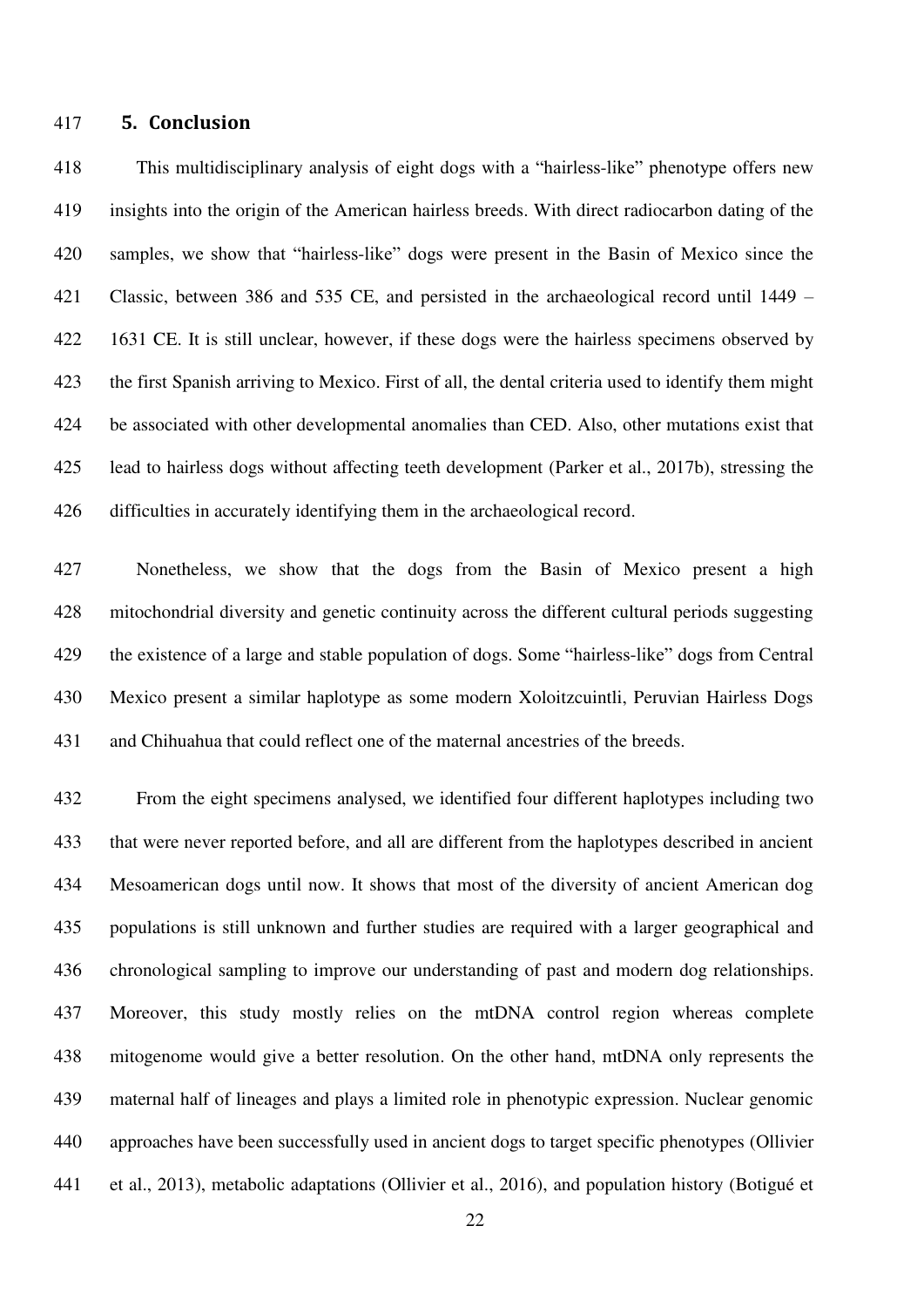442 al., 2017; Ní Leathlobhair et al., 2018; Frantz et al., 2016). Therefore, their application to 443 ancient Mesoamerican dogs would allow for a better understanding of past and modern dog 444 relationships.

#### 445 **6. Acknowledgments**

446 We wish to thank the Mexican authorities who allowed the exportation and analysis of the 447 samples, the ECHoMICADAS team at Gif-sur-Yvette for their technical support with the 448 graphitisation and AMS measurement of the samples, Laetitia Lagoutte and the Antagene 449 laboratory for providing samples of modern dog DNA, and T. Cucchi for the acquisition of 450 CT-scans for AZ-749. We are grateful to J. Knockaert and S. Cersoy for their help in 451 laboratory procedures, N. Goepfert and S. Grouard for fruitful discussions on hairless dogs, C. 452 Speller for sharing important bibliographical references and insightful advices, and M. 453 Teasdale for his valuable comments on the manuscript. Finally, we wish to thank the three 454 anonymous reviewers who greatly improved the quality of this paper.

#### 455 **7. Funding**

456 This project has been funded through a grant of the *Actions Transverses du Muséum* 457 (ATM), call 2016, and a postdoctoral fellowship of the Fondation Fyssen and the Horizon 458 2020 program (grant number MSCA-IF-2016 n°748679) to AM.

#### 459 **8. References**

460 Allen, G.M., 1920. Dogs of the American aborigines. Bull. Museum Comp. Zool. 63, 431–517.

- 461 Ambrose, S.H., 1990. Preparation and characterization of bone and tooth collagen for isotopic analysis. J. 462 Archaeol. Sci. 17, 431–451. doi:10.1016/0305-4403(90)90007-R
- 463 Ames, K.M., Richards, M.P., Speller, C.F., Yang, D.Y., Lyman, R.L., Butler, V.L., 2015. Stable isotope and 464 ancient DNA analysis of dog remains from Cathlapotle (45CL1), a contact-era site on the Lower Columbia 465 River. J. Archaeol. Sci. 57, 268–282. doi:10.1016/j.jas.2015.02.038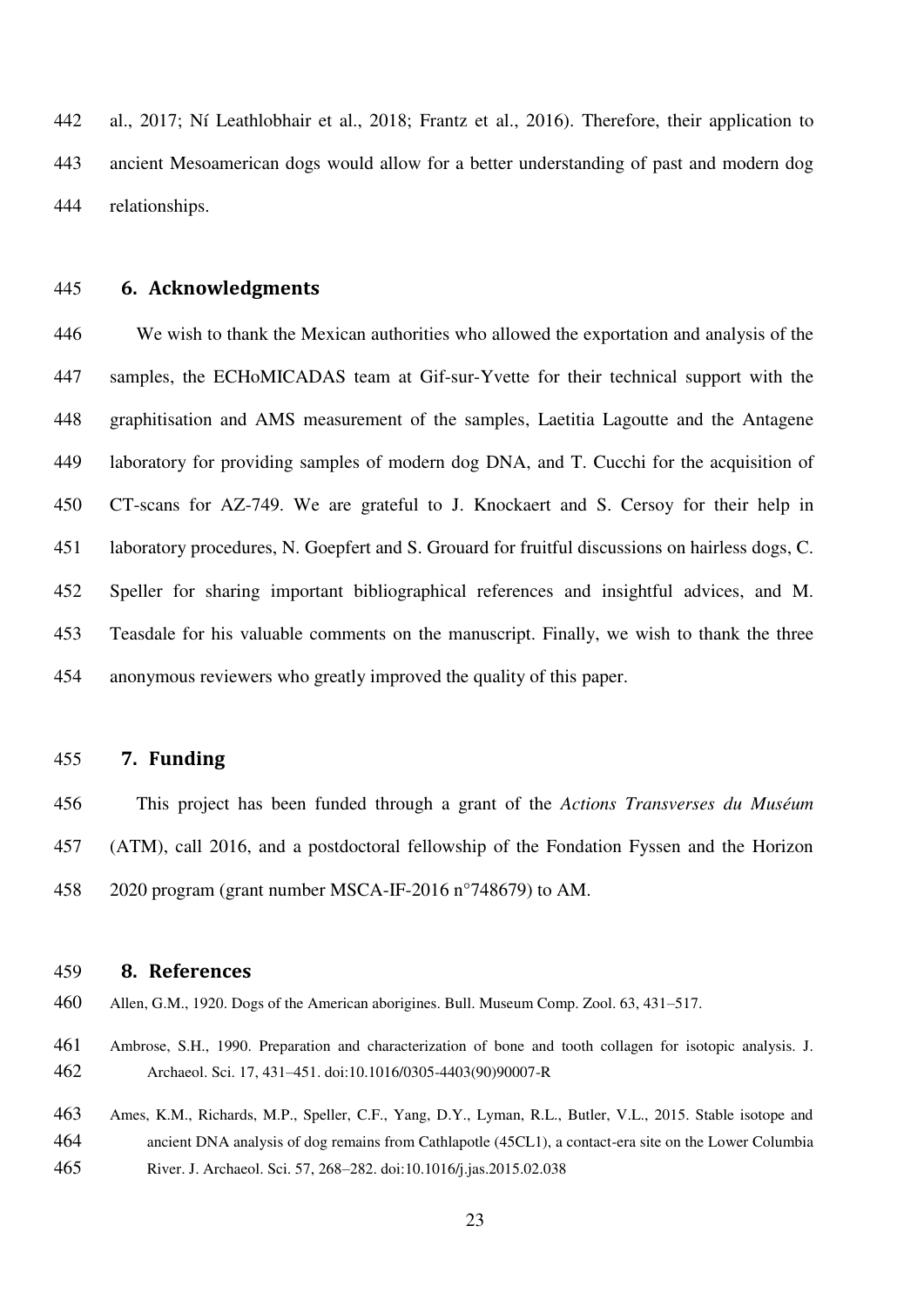- 466 Anawalt, P.R., 1992. Ancient cultural contacts between Ecuador, West Mexico and the American Southwest:<br>467 clothing similarities. Lat. Am. Antiq. 3, 114–129. clothing similarities. Lat. Am. Antiq. 3, 114–129.
- Angleby, H., Oskarsson, M., Pang, J., Zhang, Y.P., Leitner, T., Braham, C., Arvestad, L., Lundeberg, J., Webb, K.M., Savolainen, P., 2014. Forensic informativity of ~3000 bp of coding sequence of domestic dog mtDNA. J. Forensic Sci. 59, 898–908. doi:10.1111/1556-4029.12504
- Asahara, M., 2013. Unique inhibitory cascade pattern of molars in canids contributing to their potential to evolutionary plasticity of diet. Ecol. Evol. 3, 278–285. doi:10.1002/ece3.436
- Bandelt, H.J., Forster, P., Röhl, A., 1999. Median-Joining Networks for inferring intraspecific phylogenies. Mol. Biol. Evol. 16, 37–48.
- Barone, R., 1976. Anatomie des mammifères domestiques, tome 1 : Ostéologie, 2e ed. Vigot Frères, Paris.
- Barta, J.L., 2006. Addressing issues of domestication and cultural continuity on the Northwest Coast using ancient DNA and dogs. McMaster University.
- Bastian, F., Jacot-des-Combes, C., Hänni, C., Perrier, M., 2018. Determination of the geographical origin of leather shields from Zanzibar using ancient DNA tools. J. Archaeol. Sci. Reports 19, 323–333. doi:10.1016/j.jasrep.2018.03.002
- Blanco, A., Götz, C., Mestre, G., Rodríguez, B., Valadez, R., 2008. El xoloitzcuintle prehispánico y el estándar actual de la raza. AMMVEPE 19, 131–138.
- Blanco Padilla, A., Rodríguez Galicia, B., Valadez Azúa, R., 2009. Estudio de los cánidos arqueológicos del México prehispánico, Textos básicos y manuales. Instituto Nacional de Antropología e Historia Universidad Nacional Autónoma de México Instituto de Investigaciones Antropológicas, México.
- Botigué, L.R., Song, S., Scheu, A., Gopalan, S., Pendleton, A.L., Oetjens, M., Taravella, A.M., Seregély, T., Zeeb-Lanz, A., Arbogast, R.-M., Bobo, D., Daly, K., Unterländer, M., Burger, J., Kidd, J.M., Veeramah, K.R., 2017. Ancient European dog genomes reveal continuity since the Early Neolithic. Nat. Commun. 8, 16082. doi:10.1038/ncomms16082
- Bronk Ramsey, C., 1994. Analysis of chronological information and radiocarbon calibration: the program OxCal. Archaeol. Comput. Newsl. 41, 11–16.
- Brown, S.K., Darwent, C.M., Sacks, B.N., 2013. Ancient DNA evidence for genetic continuity in arctic dogs. J. Archaeol. Sci. 40, 1279–1288. doi:10.1016/j.jas.2012.09.010
- Buchalczyk, T., Dynowski, J., Szteyn, S., 1981. Variations in the number of teeth and asymetry of the skull in the wolf. Acta Theriol. (Warsz). 26, 23–30.
- Carot, P., Hers, M.-A., 2016. De perros pelones, buzos y Spondylus. Una historia continental. An. del Inst. Investig. Estéticas 38, 9–50.
- Castroviejo-Fisher, S., Skoglund, P., Valadez, R., Vilá, C., Leonard, J.A., 2011. Vanishing native American dog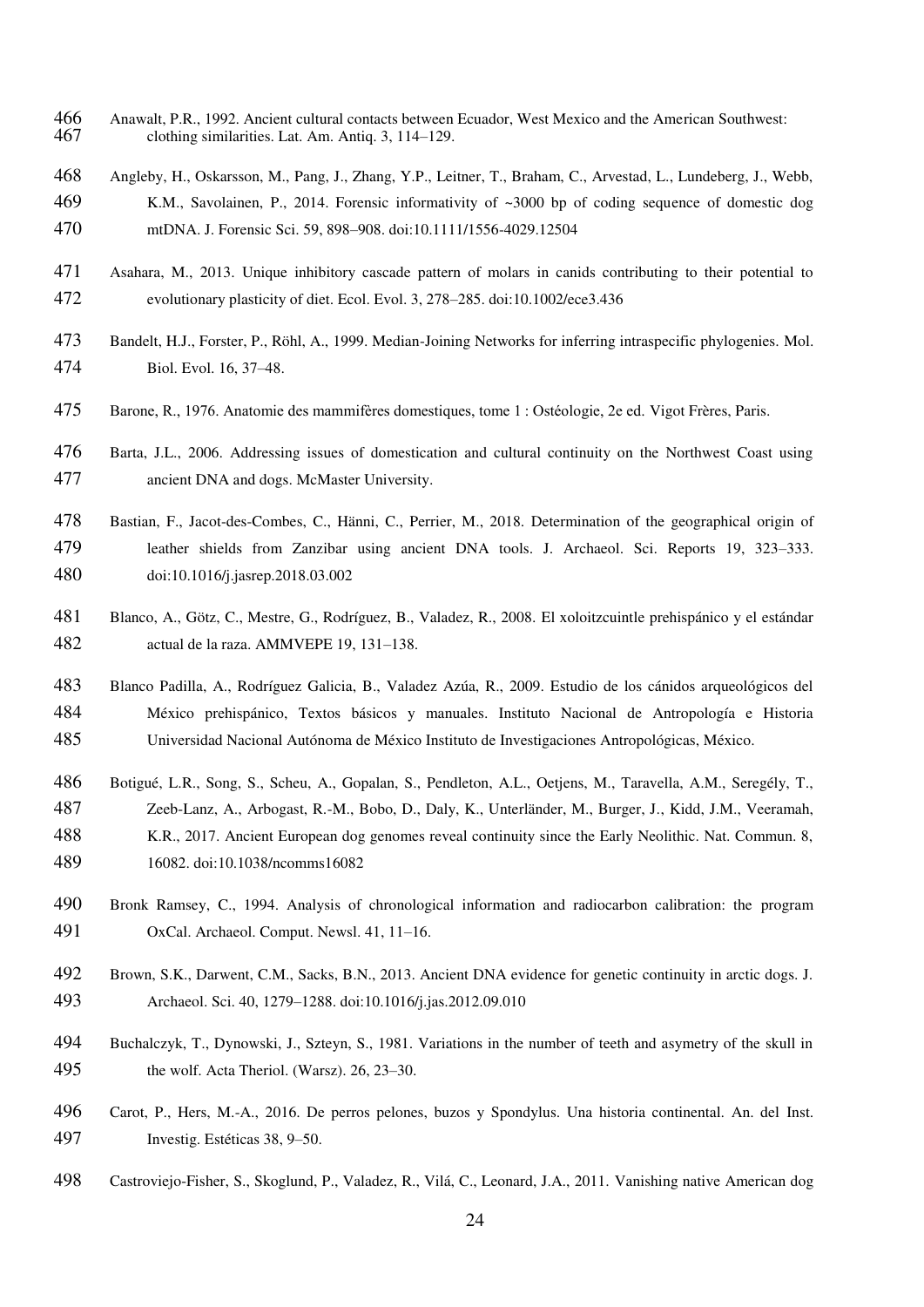- lineages. BMC Evol. Biol. 11, 1:5.
- Collins, L.M., 2002. The zooarchaeology of the Copan valley: status and the search for a Maya slave class. Thèse de Doctorat, Harvard University.
- Darwin, C., 2008. L'origine des espèces. GF Flammarion, Paris.
- de la Garza, M., 1995. Aves sagradas de los mayas. Facultad de Filosofía y Letras, Centro de Estudios Mayas del Instituto de Investigaciones Filológicas, Universidad Nacional Autónoma de México.
- Dibble, C.E., Anderson, A.J.O., 1975. Florentine Codex. Book 11: Earthly things. The School of American Research and the University of Utah, Santa Fe.
- Drögemüller, C., Karlsson, E.K., Hytönen, M.K., Perloski, M., Dolf, G., Sainio, K., Lohi, H., Lindblad-Toh, K., Leeb, T., 2008. A mutation in hairless dogs implicates FOXI3 in ectodermal development. Science (80-. ). 321, 1462.
- Edgar, R. C., 2004. MUSCLE: multiple sequence alignment with high accuracy and high throughput. Nucleic Acids Res. 32(5): 1792-1797.
- Equihua Manrique, J. C., Tirado Balandrán, A. L., Ponce Ordaz, K. P., Nicolás Careta, C., Hernández Balderas, T., López Martínez, H., Padilla Gutiérrez, E. F., Riego Ruíz, S., Cervantes Alejandre, G. S., Montes Guerrero, T., López Martínez, J. B., Monterroso Rivas, P. N., Ponce de León, R. H., Ojeda Güitró, E., 2008. Proyecto Salvamento Arqueológico Tizayuca 2006. Informe Parcial. INAH, Archivo Técnico de la Coordinación Nacional de Arqueología, México, vol. I-IV.
- Excoffier, L., Lischer, H.E.L., 2010. Arlequin suite ver 3.5: a new series of programs to perform population genetics analyses under Linux and Windows. Mol. Ecol. Resour. 10, 564–567.
- Excoffier, L., Smouse, P.E., Quattro, J.M., 1992. Analysis of molecular variance inferred from metric distances among DNA haplotypes: application to human mitochondrial DNA restriction data. Genetics 131, 479– 491.
- Faugère-Kalfon, B., 2010. Dinámicas culturales entre el Occidente, el Centro Norte y la Cuenca de México, del Preclásico al Epiclásico. Centro de estudios mexicanos y centroamericanos, El Colegio de Michoacán.
- Frantz, L.A., Mullin, V.E., Pionnier-Capitan, M., Lebrasseur, O., Ollivier, M., Perri, A., Linderholm, A., Mattiangeli, V., Teasdale, M.D., Dimopoulos, E.A., Tresset, A., Duffraisse, M., McCormick, F., Bartosiewicz, L., Gal, E., Nyerges, E.A., Sablin, M. V, Bréhard, S., Mashkour, M., Balasescu, A., Gillet, B., Hughes, S., Chassaing, O., Hitte, C., Vigne, J.-D., Dobney, K., Hänni, C., Bradley, D.G., Larson, G., 2016. Genomic and archaeological evidence suggests a dual origin of domestic dogs. Science (80-. ). 352, 1228–1231.
- Gouy, M., Guindon, S., Gascuel, O., 2010. SeaView version 4 : a multiplatform graphical user interface for sequence alignment and phylogenetic tree building. Mol. Biol. Evol. 27, 221–224.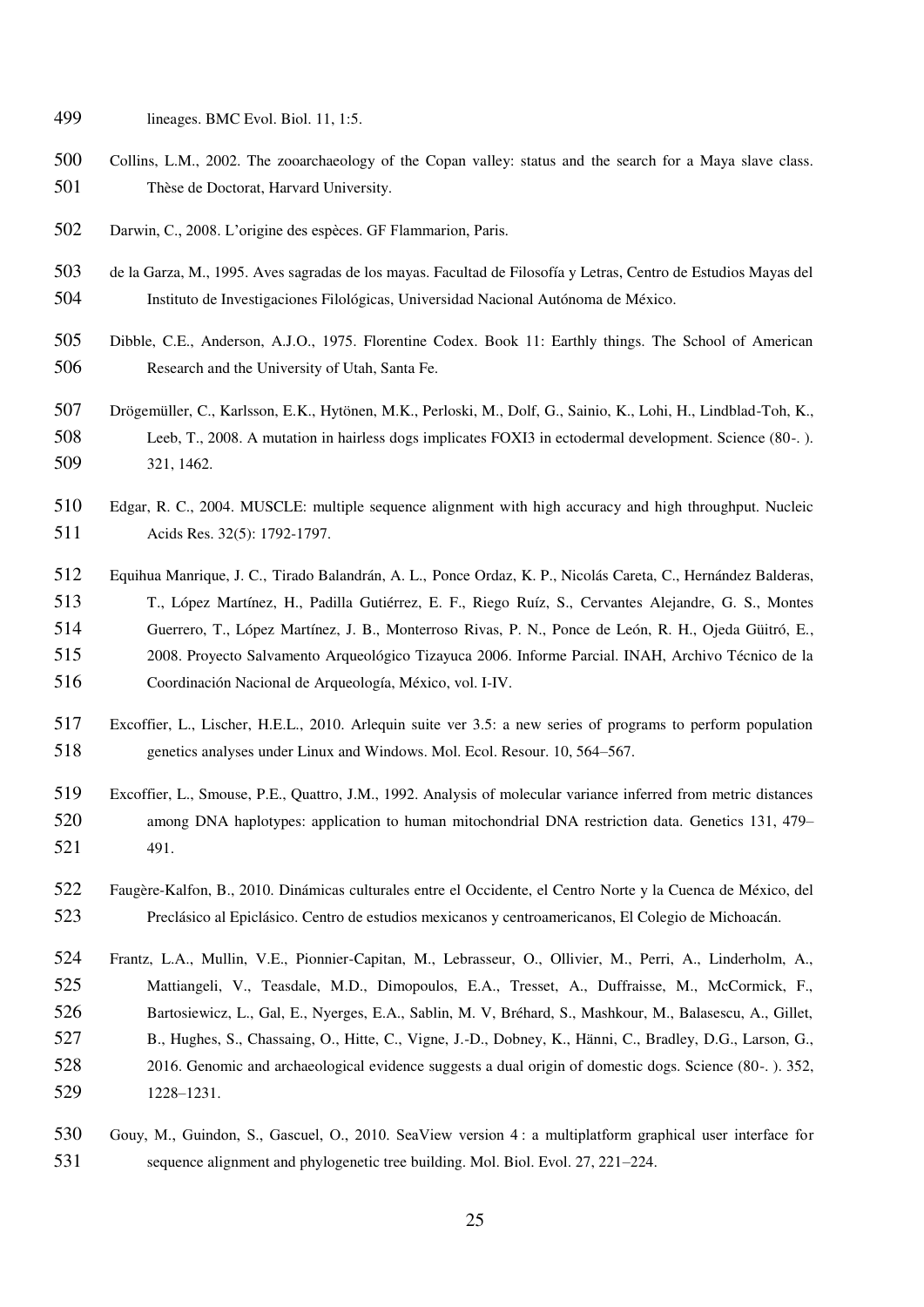- Grouard, S., Perdikaris, S., Debue, K., 2013. Dog burials associated with Human burials in the West Indies during the early pre-Columbian Ceramic Age (500 BC-600 AD). Anthropozoologica 48, 447–465. doi:10.5252/az2013n2a17
- Guzmán, A.F., Arroyo Cabrales, J., 2014. Razas de perros mesoamericanos. Características morfológicas y moleculares. Arqueol. Mex. 31, 38–41.
- Harcourt, R.A., 1974. The dog in prehistoric and early historic Britain. J. Archaeol. Sci. 1, 151–175.
- Hernández, F., 1959. Historia natural de Nueva España. Universidad Nacional Autónoma de México, México.
- Hilson, S., 2005. Teeth, Cambridge Manuals in Archaeology. Cambrige University Press, Cambridge. doi:10.1002/1521-3773(20010316)40:6<9823::AID-ANIE9823>3.3.CO;2-C
- Hosler, D., 1988. Ancient west mexican metallurgy: a technological chronology. J. F. Archaeol. 15, 191–217.
- Kemp, B.M., Judd, K., Monroe, C., Eerkens, J.W., Hilldorfer, L., Cordray, C., Schad, R., Reams, E., Ortman,
- S.G., Kohler, T.A., 2017. Prehistoric mitochondrial DNA of domesticate animals supports a 13th century
- exodus from the northern US southwest. PLoS One 12, e0178882. doi:10.1371/journal.pone.0178882
- Kim, K.S., Lee, S.E., Jeong, H.W., Ha, J.H., 1998. The complete nucleotide sequence of the domestic dog (Canis familiaris) mitochondrial genome. Mol. Phylogenet. Evol. 10, 210–220.
- Knyazev, S.P., Kulikova, A. V., Axenovich, T.I., Aulchenko, Y.S., 2003. Inheritance of oligodontia in Kerry Blue Terrier dogs. Russ. J. Genet. 39, 669–675.
- Kupczik, K., Cagan, A., Brauer, S., Fischer, M.S., 2017. The dental phenotype of hairless dogs with FOXI3 haploinsufficiency. Sci. Rep. 7, 5459. doi:10.1038/s41598-017-05764-5
- Larson, G., Karlsson, E.K., Perri, A., Webster, M.T., Ho, S.Y.W., Peters, J., Stahl, P.W., Piper, P.J., Lingaas, F.,
- Fredholm, M., Comstock, K.E., Modiano, J.F., Schelling, C., Agoulnik, A.I., Leegwater, P.A., Dobney, K., Vigne, J.-D., Vilà, C., Andersson, L., Lindblad-Toh, K., 2012. Rethinking dog domestication by integrating genetics, archeology, and biogeography. Proc. Natl. Acad. Sci. U. S. A. 109, 8878–8883. doi:10.1073/pnas.1203005109
- Lawrence, B., Bossert, W.H., 1967. Multiple character analysis of Canis lupus, latrans and familiaris, with a discussion of the relationships of Canis niger. Am. Zool. 7, 223–232.
- Leonard, J.A., Wayne, R.A., Wheeler, J., Valadez Azúa, R., Guillén, S., Vilá, C., 2002. Ancient DNA evidence for Old World origin of New World dogs. Science (80-. ). 298, 1613–1616.
- Librado, P., Rozas, J., 2009. DnaSP v5: A software for comprehensive analysis of DNA polymorphism data. Bioinformatics 25, 1451–1452.
- Lindblad-Toh, K., Wade, C.M., Mikkelsen, T.S., Karlsson, E.K., Jaffe, D.B., Kamal, M., Clamp, M., Chang, J.L., Kulbokas, E.J., Zody, M.C., Mauceli, E., Xie, X., Breen, M., Wayne, R.K., Ostrander, E.A., Ponting,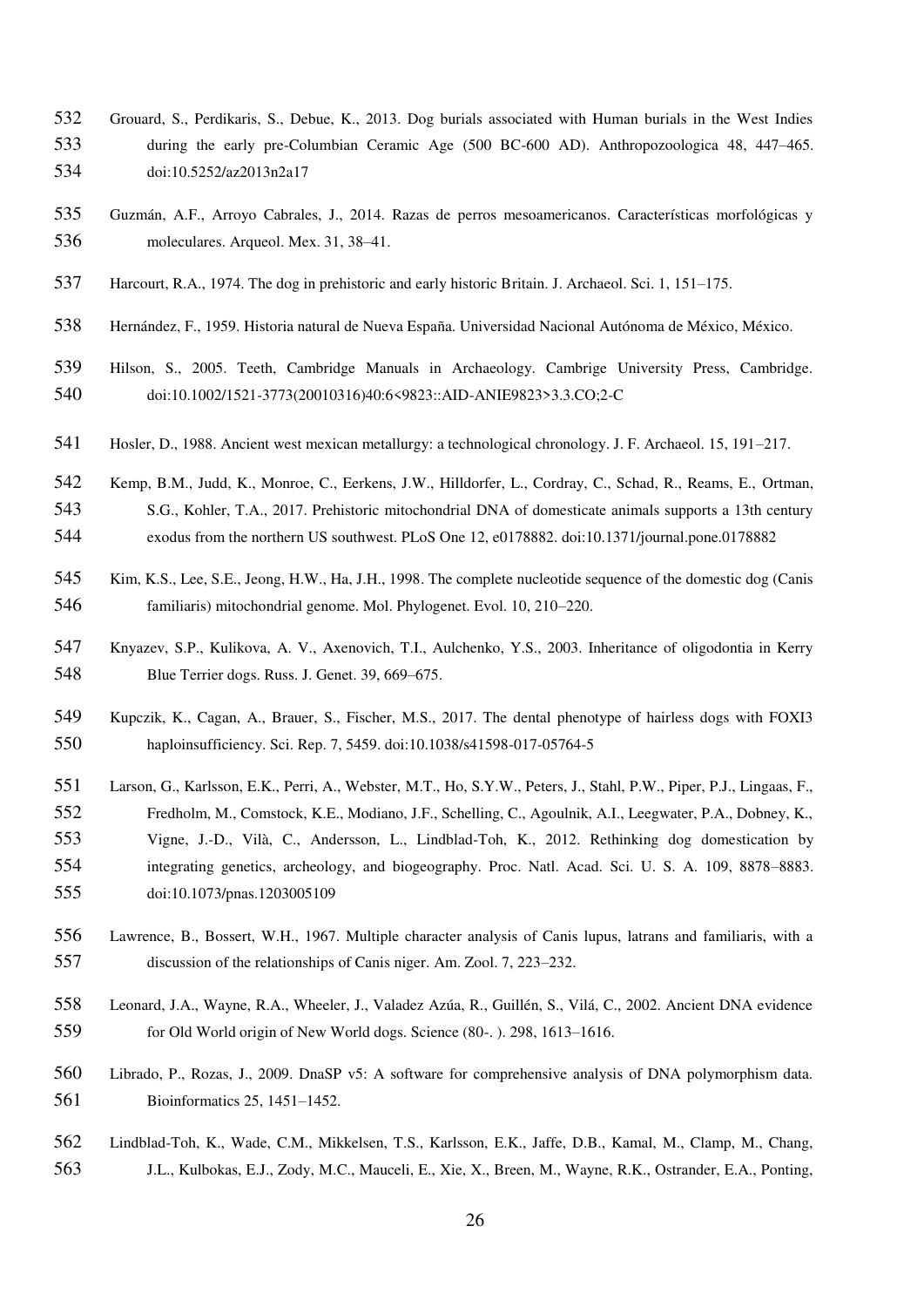- C.P., Galibert, F., Smith, D.R., DeJong, P.J., Kirkness, E., Alvarez, P., Biagi, T., Brockman, W., Butler, J., Chin, C.-W., Cook, A., Cuff, J., Daly, M.J., DeCaprio, D., Gnerre, S., Grabherr, M., Kellis, M., Kleber, M., Bardeleben, C., Goodstadt, L., Heger, A., Hitte, C., Kim, L., Koepfli, K.-P., Parker, H.G., Pollinger, J.P., Searle, S.M.J., Sutter, N.B., Thomas, R., Webber, C., Lander, E.S., 2005. Genome sequence, comparative analysis and haplotype structure of the domestic dog. Nature 438, 803–819. doi:10.1038/nature04338
- Losey, R.J., Jessup, E., Nomokonova, T., Sablin, M., 2014. Craniomandibular Trauma and Tooth Loss in Northern Dogs and Wolves: Implications for the Archaeological Study of Dog Husbandry and Domestication. PLoS One 9, e99746. doi:10.1371/journal.pone.0099746
- Manin, A., Lefèvre, C., 2016. The use of animals in Northern Mesoamerica, between the Classic and the Conquest (200-1521 AD). An attempt at regional synthesis on central Mexico. Anthropozoologica 51(2), 127-147.
- Manzanilla, L., 2005. Reacomodos demográficos del Clásico al Posclásico en el centro de México. Universidad Nacional Autónoma de México, Instituto de Investigaciones Antropológicas, México.
- Manzanilla, L., Valadez Azúa, R., 2009. El ambiente y el hombre: arqueofauna de los túneles de Teotihuacan: estudios interdisciplinarios, El inframundo de Teotihuacan: ocupaciones post-teotihuacanas en los túneles al este de la Pirámide del Sol. El Colegio Nacional, México.
- Miles, A.E.W., Grigson, C., 1990. Colyer's variations and diseases of the teeth of animals. Cambridge University Press, Cambridge.
- Ní Leathlobhair, M., Perri, A. R., Irving-Pease, E. K., Witt, K. E., Linderholm, A., Haile, J., Lebrasseur, O., Ameen, C., Blick, J., Boyko, A. R., Brace, S., Cortes, Y. N., Crockford, S. J., Devault, A., Dimopoulos, E. A., Eldridge, M., Enk, J., Gopalakrishnan, S., Gori, K., Grimes, V., Guiry, E., Hansen, A. J., Hulme-Beaman, A., Johnson, J., Kitchen, A., Kasparov, A. K., Kwon, Y.-M., Nikolskiy, P. A., Lope, C. P., Manin, A., Martin, T., Meyer, M., Myers, K. N., Omura, M., Rouillard, J.-M., Pavlova, E. Y., Sciulli, P., Sinding, M.-H. S., Strakova, A., Ivanova, V. V., Widga, C., Willerslev, E., Pitulko, V. V., Barnes, I., Gilbert, M. T. P., Dobney, K. M., Malhi, R. S., Murchison, E. P., Larson, G. and Frantz, L. A. F. (2018) The evolutionary history of dogs in the Americas. Science, 361(6397), pp. 81–85. doi: 591 10.1126/science.aao4776.
- Ollivier, M., Tresset, A., Bastian, F., Lagoutte, L., Axelsson, E., Arendt, M.-L., Bălăşescu, A., Marshour, M., Sablin, M. V., Salanova, L., Vigne, J.-D., Hitte, C., Hänni, C., 2016. Amy2B copy number variation reveals starch diet adaptations in ancient European dogs. R. Soc. Open Sci. 3, 160449. 595 doi:10.1098/rsos.160449
- Ollivier, M., Tresset, A., Hitte, C., Petit, C., Hughes, S., Gillet, B., Duffraisse, M., Pionnier-Capitan, M., Lagoutte, L., Arbogast, R.-M., Balasescu, A., Boroneant, A., Mashkour, M., Vigne, J.-D., Hänni, C., 2013. Evidence of coat color variation sheds new light on ancient canids. PLoS One 8. doi:10.1371/journal.pone.0075110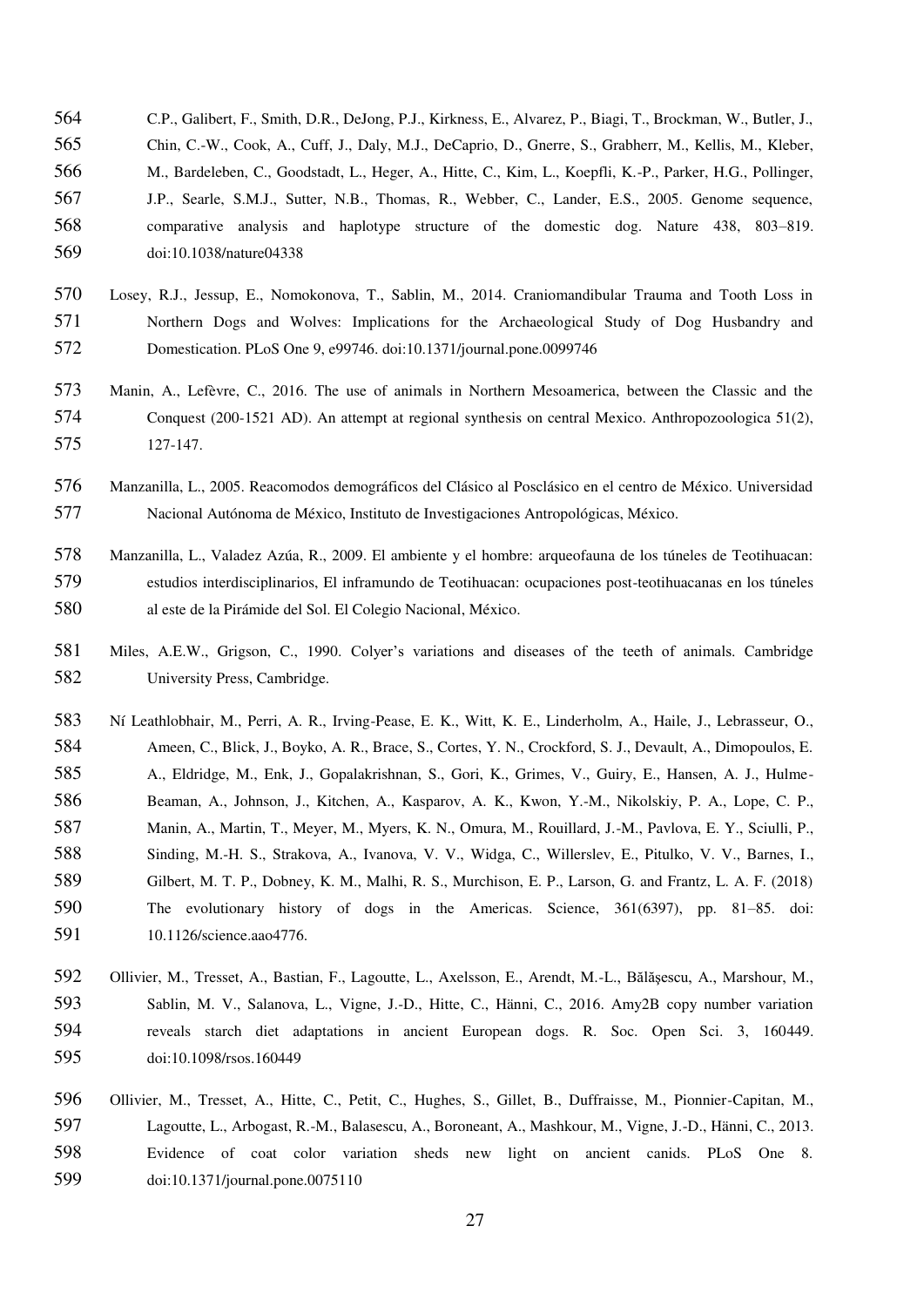- Pang, J.-F., Kluetsch, C., Zou, X.-J., Zhang, A. -b., Luo, L.-Y., Angleby, H., Ardalan, A., Ekstrom, C., Skollermo, A., Lundeberg, J., Matsumura, S., Leitner, T., Zhang, Y.-P., Savolainen, P., 2009. mtDNA data indicate a single origin for dogs South of Yangtze River, less than 16,300 years ago, from numerous wolves. Mol. Biol. Evol. 26, 2849–2864. doi:10.1093/molbev/msp195
- Parker, H.G., Dreger, D.L., Rimbault, M., Davis, B.W., Mullen, A.B., Carpintero-Ramirez, G., Ostrander, E.A., 2017a. Genomic Analyses Reveal the Influence of Geographic Origin, Migration, and Hybridization on Modern Dog Breed Development. Cell Rep. 19, 697–708. doi:10.1016/j.celrep.2017.03.079
- Parker, H.G., Harris, A., Dreger, D.L., Davis, B.W., Ostrander, E.A., 2017b. The bald and the beautiful: hairlessness in domestic dog breeds. Philos. Trans. R. Soc. Lond. B. Biol. Sci. 372, 1–8.
- Parker, H.G., Kim, L. V., Sutter, N.B., Carlson, S., Lorentzen, T.D., Malek, T.B., Johnson, G.S., DeFrance, H.B., Ostrander, E.A., Kruglyak, L., 2004. Genetic structure of the purebred domestic dog. Science. 304(5674), 1160–1164. doi:10.1126/science.1097406
- Pereira, L., Van Asch, B., Amorim, A., 2004. Standardisation of nomenclature for dog mtDNA D-loop: a prerequisite for launching a Canis familiaris database. Forensic Sci. Int. 141, 99–108. doi:10.1016/j.forsciint.2003.12.014
- Piérard, J., 1967. Note d'anatomie appliquée : appréciation de l'âge du chien. La Rev. Vétérinaire Can. 8, 197– 200.
- Robinson, R., 1985. Chinese crested dog. J. Hered. 76, 217–218.
- Rodríguez Galicia, B., Valadez Azúa, R., Pereira, G., Viniegra RodrÍguez, F., Olmos RodrÍguez, K., Blanco Padilla, A., 2001. Restos arqueozoológicos de perros (Canis familiaris) encontrados en el sitio de Guadalupe, Estado de Michoacán. AMMVEPE 12, 199–209.
- Saunders, N.J., 1994. Predators of culture: jaguar symbolism and Mesoamerican elites. World Archaeol. 26, 104–117.
- Schwartz, M., 1997. A history of dogs in the early Americas. Yale University.
- Seler, E., 1996. The animal pictures of the Mexican and Mayan manuscripts, in: Collected Works in Mesoamerican Linguistics and Archaeology. Vol.5. Labyrinthos, pp. 165–340.
- Sharpe, A.E., 2014. A reexamination of the birds in the Central Mexican codices. Anc. Mesoamerica 25, 317– 336. doi:10.1017/S0956536114000297
- Stocker, T., Meltzoff, S., Armsey, S., 1980. Crocodilians and Olmecs: Further interpretations in Formative period iconography. Am. Antiq. 45, 740–758.
- Szuma, E., 1999. Dental abnormalities in the red fox Vulpes vulpes from Poland. Acta Theriol. (Warsz). 44, 393–412.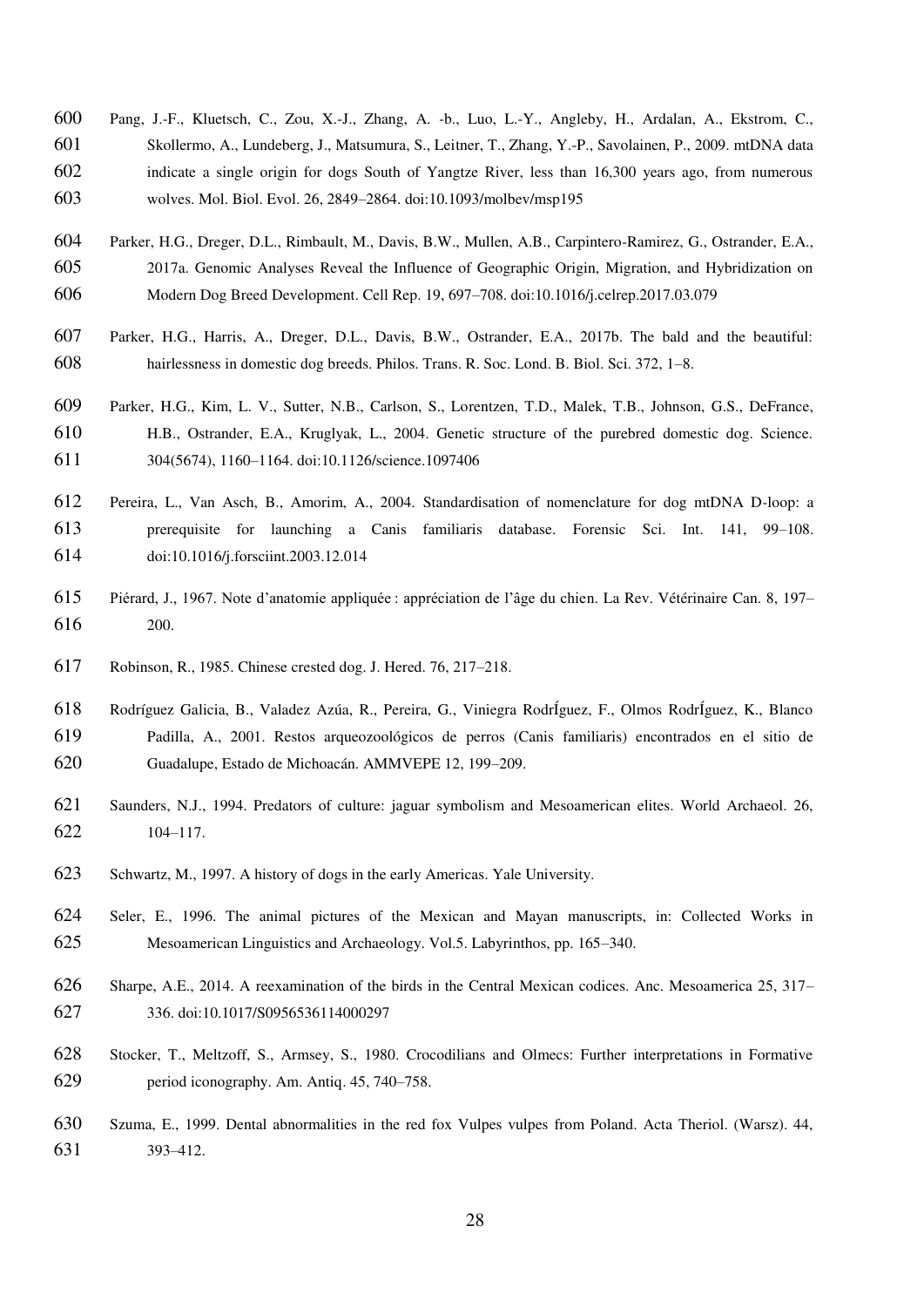- Thalmann, O., Shapiro, B., Cui, P., Schuenemann, V.J., Sawyer, S.K., Greenfield, D.L., Germonpre, M.B., Sablin, M. V., Lopez-Giraldez, F., Domingo-Roura, X., Napierala, H., Uerpmann, H.-P., Loponte, D.M.,
- Acosta, A.A., Giemsch, L., Schmitz, R.W., Worthington, B., Buikstra, J.E., Druzhkova, A., Graphodatsky,
- A.S., Ovodov, N.D., Wahlberg, N., Freedman, A.H., Schweizer, R.M., Koepfli, K.-P., Leonard, J.A.,
- Meyer, M., Krause, J., Paabo, S., Green, R.E., Wayne, R.K., 2013. Complete Mitochondrial Genomes of
- Ancient Canids Suggest a European Origin of Domestic Dogs. Science (80-. ). 342, 871–874.
- doi:10.1126/science.1243650
- The hairless dog, 1917. . J. Hered. 519–520.
- Urbano Torrico, L.A., 2008. Contribución al estudio de la dentición del perro sin pelo del Perú. Cienc. Desarro. 8, 19–33.
- Valadez, R., Leonard, J.A., Vilá, C., 2003. El origen del perro americano visto a través de la biologia molecular. AMMVEPE 14, 73–82.
- Valadez Azúa, R., 1995. Anatomía dental del perro pelón mexicano. Rev. Vet. Mex. 26, 317–331.
- Valadez Azúa, R., Blanco, A., Rodríguez, B., Götz, C., 2009. Perros pelones del México Prehispánico. Archaeobios 3, 15–19.
- Valadez Azúa, R., Blanco Padilla, A., Rodríguez Galicia, B., Pérez Roldán, G., 2013. The dog in the Mexican archaeozoological record, in: Götz, C.M., Emery, K.F. (Eds.), The Archaeology of Mesoamerican Animals. Lockwood Press, Atlanta, pp. 557–582.
- Valadez Azúa, R., Rodríguez Galicia, B., 2009. Los restos zoológicos de Santa Cruz Atizapán, in: Sugiura Yamamoto, Y. (Ed.), La Gente de La Ciénaga En Tiempos Antiguos. La Historia de Santa Cruz Atizapán. Universidad Nacional Autónoma de México, Colegio Mexiquense, México, pp. 195–230.
- Valadez Azúa, R., Rodríguez Galicia, B., Blanco Padilla, A., 2010. Flujos migratorios e influencias culturales en el centro, el occidente y el norroccidente de Mesoamérica, vistos a traves de la fauna doméstica, in: Faugère-Kalfon, B. (Ed.), Dinámicas Culturales Entre El Occidente, El Centro-Norte Y La Cuenca de México, Del Preclásico Al Epiclásico. Centro de estudios mexicanos y centroamericanos, El Colegio de Michoacán, Zamora, pp. 231–246.
- van Asch, B., Pereira, L., Pereira, F., Santa-Rita, P., Lima, M., Amorim, A., 2005. mtDNA diversity among four Portugese autochtonous dog breeds: a fine-scale characterisation. BMC Genet. 6, 37. doi:10.1186/1471- 2156-6-37
- van Asch, B., Zhang, A., Oskarsson, M.C.R., Klütsch, C.F.C., Amorim, A., Savolainen, P., 2013. Pre-Columbian origins of Native American dog breeds , with only limited replacement by European dogs , confirmed by mtDNA analysis. Proc R Soc B 280, 1–9.
- Vásquez Sánchez, V.F., Rosales, T.E., Gálvez, C., Dorado, G., 2016. El origen del perro (Canis lupus familiaris) sin pelo peruano (PSPP): pruebas arqueológicas, zooarqueológicas y genéticas - Revisión. Archaeobios 1,